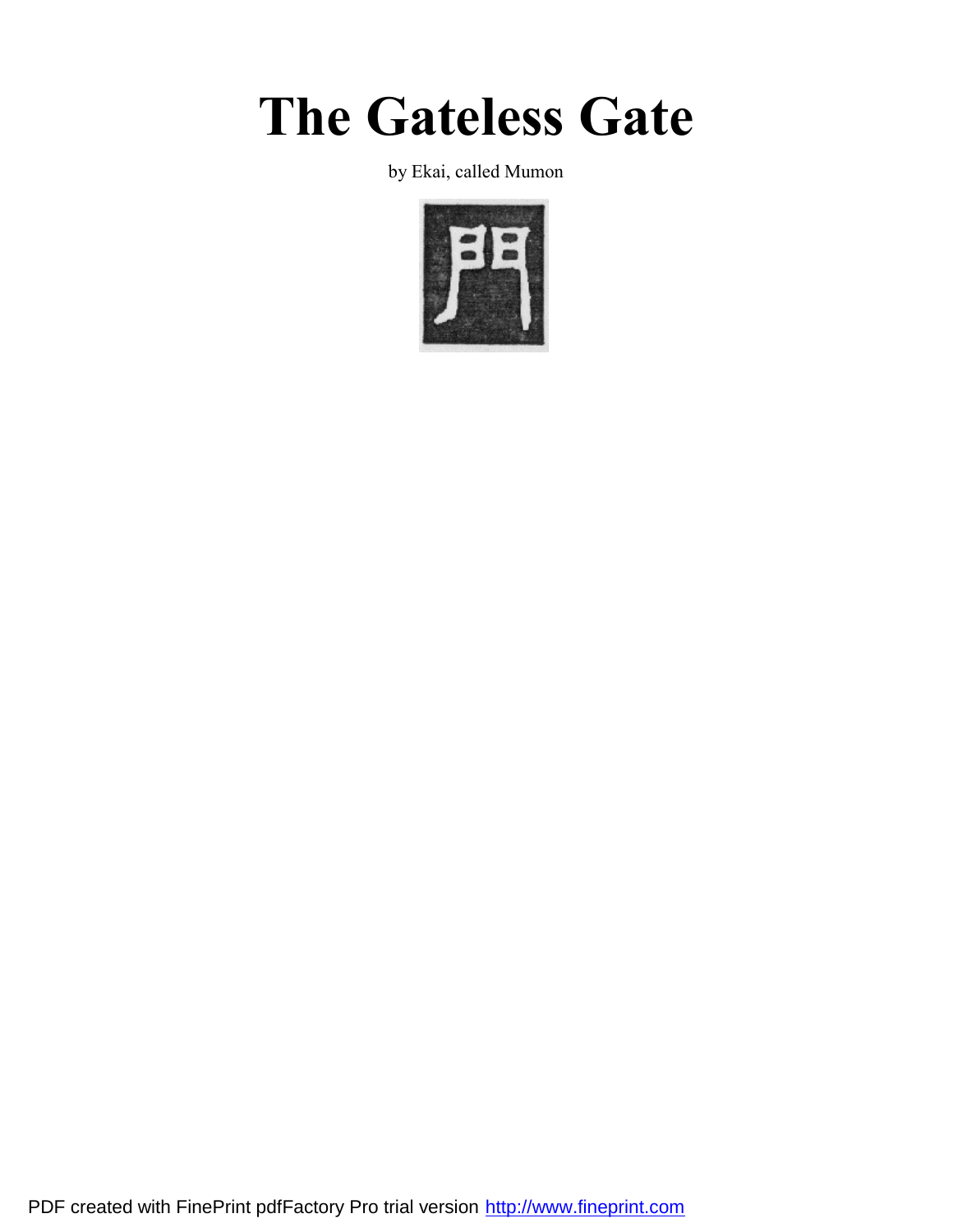#### **A Philosopher Asks Buddha**

A philosopher asked Buddha: 'Without words, without the wordless, will you you tell me truth?'

The Buddha kept silence.

The philosopher bowed and thanked the Buddha, saying: 'With your loving kindness I have cleared away my delusions and entered the true path.'

After the philosopher had gone, Ananda asked the Buddha what he had attained.

The Buddha replied, 'A good horse runs even at the shadow of the whip.'

*Mumon's Comment:* Ananda was the disciple of the Buddha. Even so, his opinion did not surpass that of outsiders. I want to ask you monks: How much difference is there between disciples and outsiders?

*To tread the sharp edge of a sword To run on smooth-frozen ice, One needs no footsteps to follow. Walk over the cliffs with hands free.*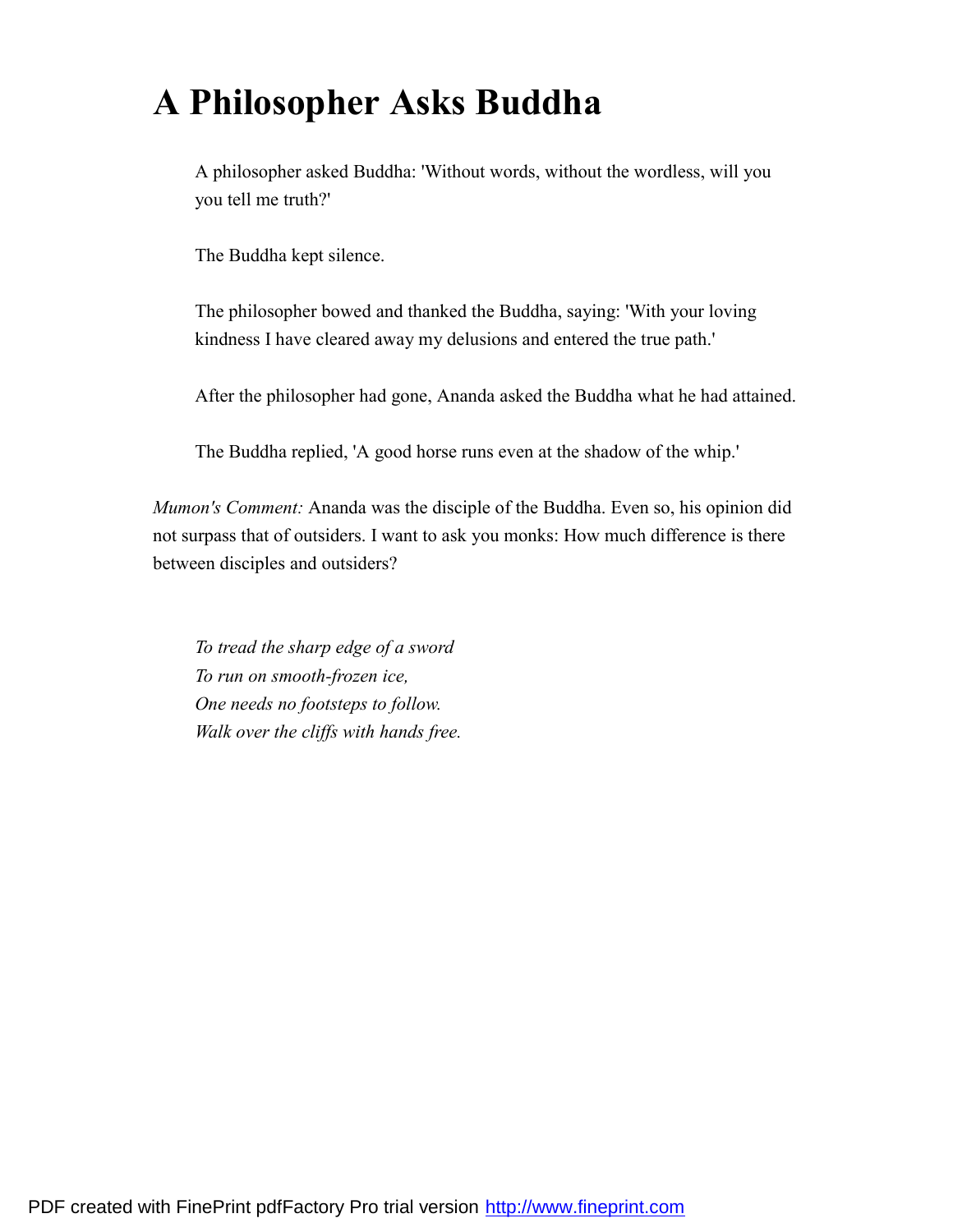#### **Joshu's Dog**

A monk asked Joshu, a Chinese Zen master: 'Has a dog Buddha-nature or not?' Joshu answered: 'Mu.' [Mu is the negative symbol in Chinese, meaning 'Nothing' or 'Nay'.]

*Mumon's comment:* To realize Zen one has to pass through the barrier of the patriarchs. Enlightenment always comes after the road of thinking is blocked. If you do not pass the barrier of the patriarchs or if your thinking road is not blocked, whatever you think, whatever you do, is like a tangling ghost. You may ask: What is a barrier of a patriarch? This one word, Mu, is it.

This is the barrier of Zen. If you pass through it you will see Joshu face to face. Then you can work hand in hand with the whole line of patriarchs. Is this not a pleasant thing to do?

If you want to pass this barrier, you must work through every bone in your body, through ever pore in your skin, filled with this question: What is Mu? and carry it day and night. Do not believe it is the common negative symbol meaning nothing. It is not nothingness, the opposite of existence. If you really want to pass this barrier, you should feel like drinking a hot iron ball that you can neither swallow nor spit out.

Then your previous lesser knowledge disappears. As a fruit ripening in season, your subjectivity and objectivity naturally become one. It is like a dumb man who has had a dream. He knows about it but cannot tell it.

When he enters this condition his ego-shell is crushed and he can shake the heaven and move the earth. He is like a great warrior with a sharp sword. If a Buddha stands in his way, he will cut him down; if a patriarch offers him any obstacle, he will kill him; and he will be free in this way of birth and death. He can enter any world as if it were his own playground. I will tell you how to do this with this koan:

Just concentrate your whole energy into this Mu, and do not allow any discontinuation. When you enter this Mu and there is no discontinuation, your attainment will be as a candle burning and illuminating the whole universe.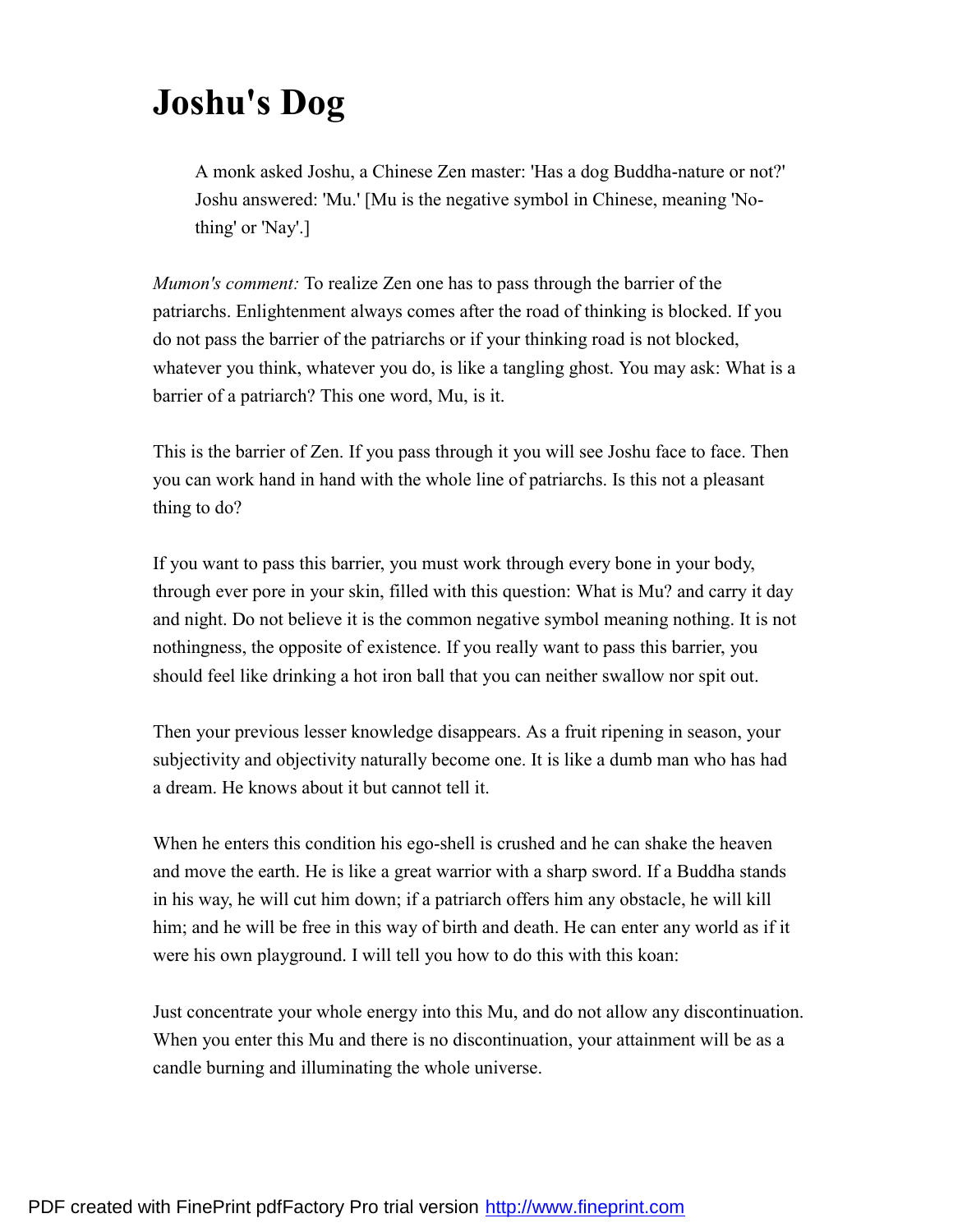*Has a dog Buddha-nature? This is the most serious question of all. If you say yes or no, You lose your own Buddha-nature.*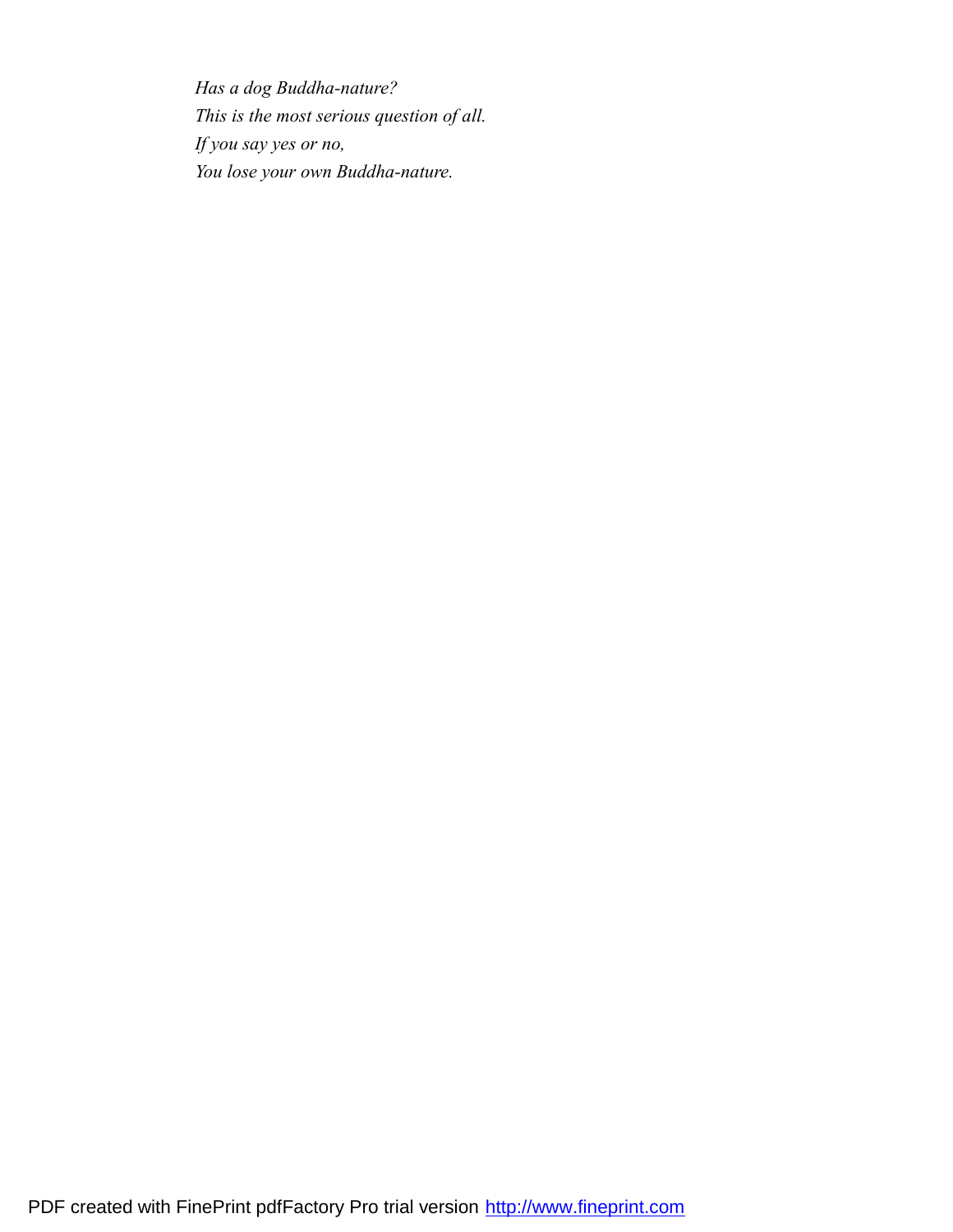## **Hyakujo's Fox**

Once when Hyakujo delivered some Zen lectures an old man attended them, unseen by the monks. At the end of each talk when the monks left so did he. But one day he remained after the had gone, and Hyakujo asked him: 'Who are you?' The old man replied: 'I am not a human being, but I was a human being when the Kashapa Buddha preached in this world. I was a Zen master and lived on this mountain. At that time one of my students asked me whether the enlightened man is subject to the law of causation. I answered him: "The enlightened man is not subject to the law of causation." For this answer evidencing a clinging to absoluteness I became a fox for five hundred rebirths, and I am still a fox. Will you save me from this condition with your Zen words and let me get out of a fox's body? Now may I ask you: Is the enlightened man subject to the law of causation?'

Hyakujo said: 'The enlightened man is one with the law of causation.'

At the words of Hyakujo the old man was enlightened. 'I am emancipated,' he said, paying homage with a deep bow. 'I am no more a fox, but I have to leave my body in my dwelling place behind this mountain. Please perform my funeral as a monk.' The he disappeared.

The next day Hyakujo gave an order through the chief monk to prepare to attend the funeral of a monk. 'No one was sick in the infirmary,' wondered the monks. 'What does our teacher mean?'

After dinner Hyakujo led the monks out and around the mountain. In a cave, with his staff he poked out the corpse of an old fox and then performed the ceremony of cremation.

That evening Hyakujo gave a talk to the monks and told this story about the law of causation.

Obaku, upon hearing this story, asked Hyakujo: 'I understand that a long time ago because a certain person gave a wrong Zen answer he became a fox for five hundred rebirths. Now I was to ask: If some modern master is asked many questions, and he always gives the right answer, what will become of him?'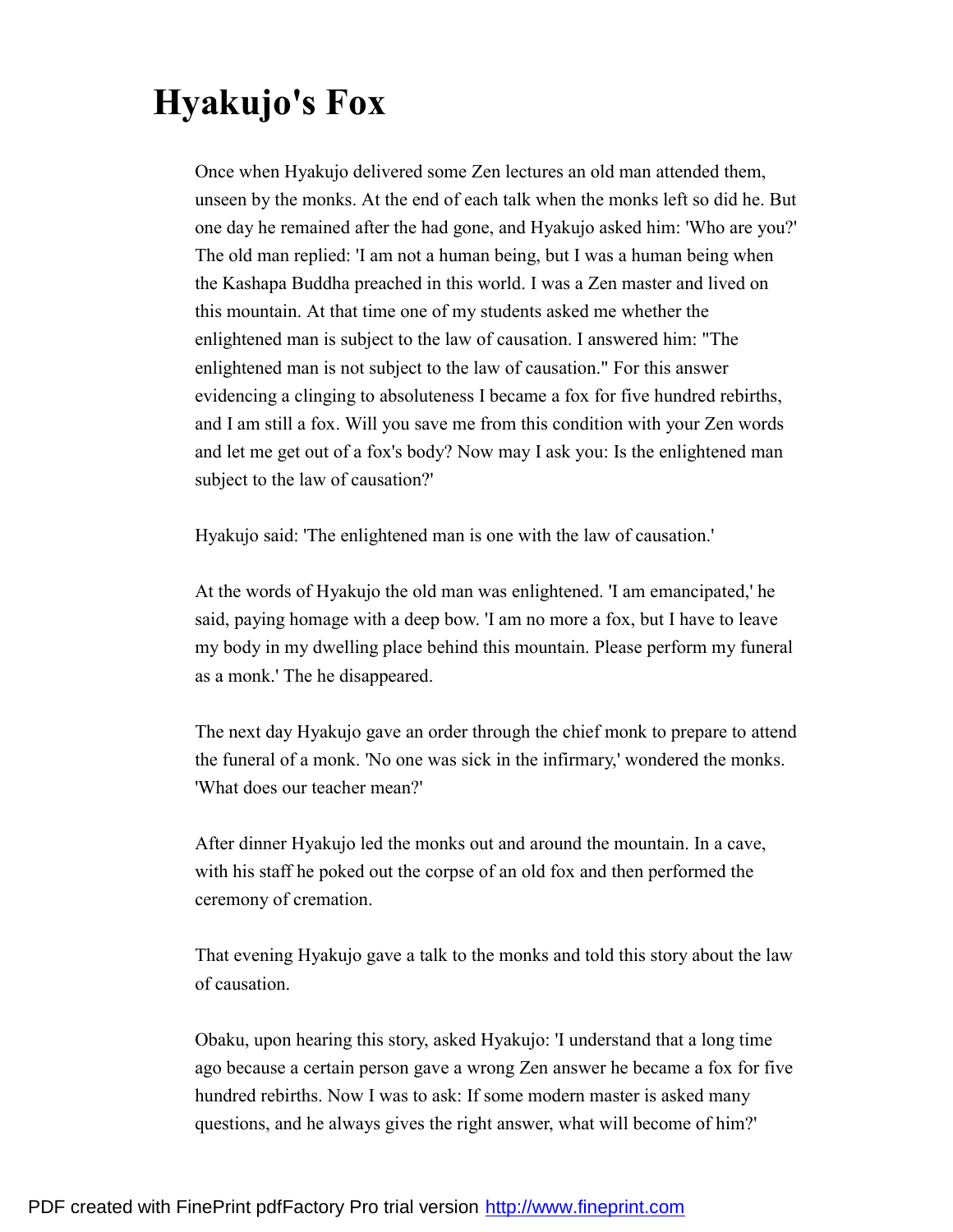Hyakujo said: 'You come here near me and I will tell you.'

Obaku went near Hyakujo and slapped the teacher's face with this hand, for he knew this was the answer his teacher intended to give him.

Hyakujo clapped his hands and laughed at the discernment. 'I thought a Persian had a red beard,' he said, 'and now I know a Persian who has a red beard.'

*Mumon's comment:* 'The enlightened man is not subject.' How can this answer make the monk a fox?

'The enlightened man is at one with the law of causation.' How can this answer make the fox emancipated?

To understand clearly one has to have just one eye.

*Controlled or not controlled? The same dice shows two faces. Not controlled or controlled, Both are a grievous error.*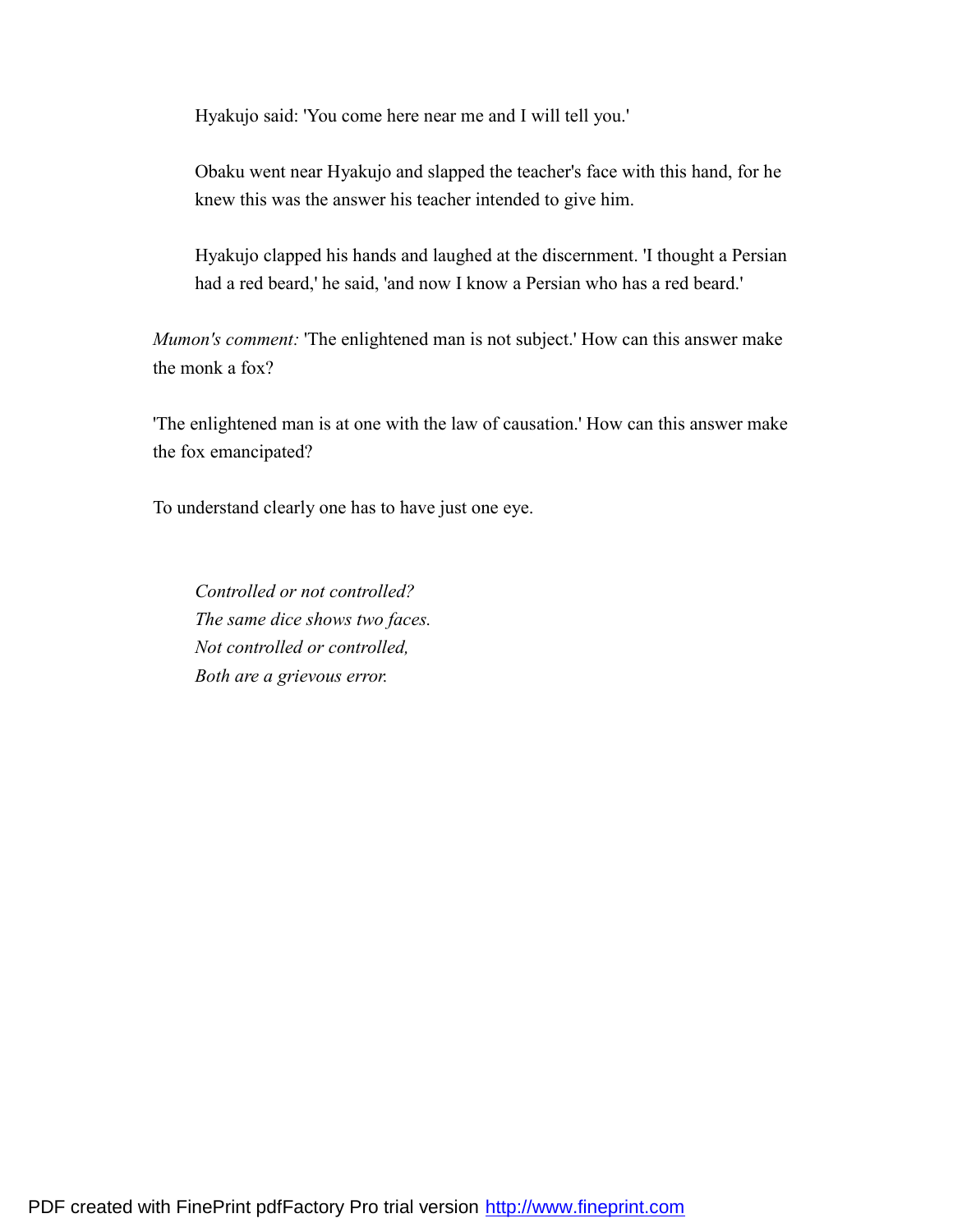### **Gutei's Finger**

Gutei raised his finger whenever he was asked a question about Zen. A boy attendant began to imitate him in this way. When anyone asked the boy what his master had preached about, the boy would raise his finger.

Gutei heard about the boy's mischief. He seized him and cut off his finger. The boy cried and ran away. Gutei called and stopped him. When the boy turned his head to Gutei, Gutei raised up his own finger. In that instant the boy was enlightened.

When Gutei was about to pass from this world he gathered his monks around him. 'I attained my finger-Zen,' he said, 'from my teacher Tenryu, and in my whole life I could not exhaust it.' Then he passed away.

*Mumon's comment:* Enlightenment, which Gutei and the boy attained, has nothing to do with a finger. If anyone clings to a finger, Tenyru will be so disappointed that he will annihilate Gutei, the boy and the clinger all together.

*Gutei cheapens the teaching of Tenyru, Emancipating the boy with a knife. Compared to the Chinese god who pushed aside a mountain with one hand Old Gutei is a poor imitator.*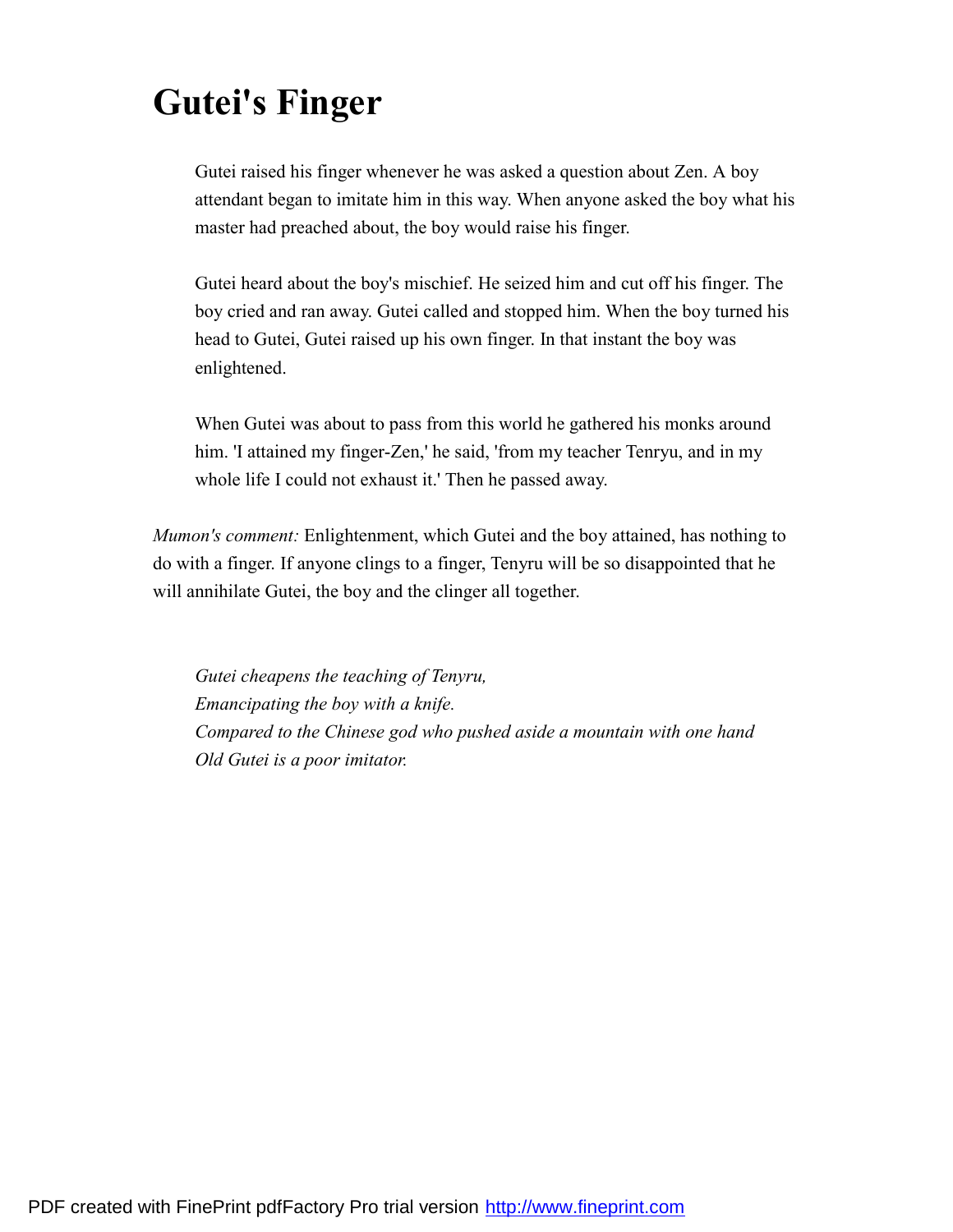#### **A Beardless Foreigner**

Wakun complained when he saw a picture of the bearded Bodhidharma: 'Why hasn't that fellow a beard?'

*Mumon's comment:* If you want to study Zen, you must it with your heart. When you attain realization, it must be true realization. You yourself must have the face of the great Bodhidharma to see him. Just once such glimpse will be enough. But if you say you met him, you never saw him at all.

*One should not discuss a dream In front of a simpleton. Why has Bodhidharma no beard? What an absurd question!*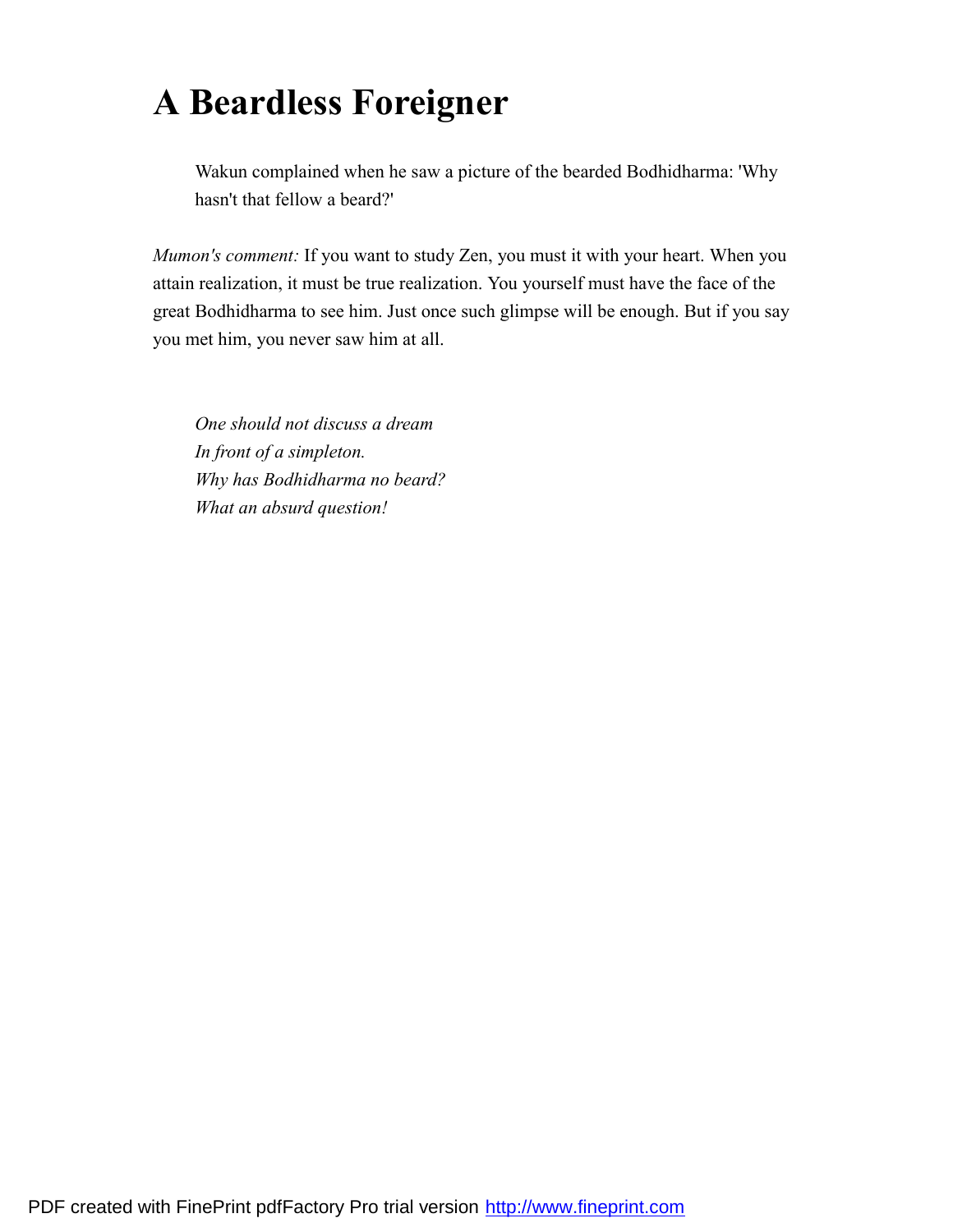#### **Kyogen Mounts the Tree**

Kyogen said: 'Zen is like a man hanging in a tree by his teeth over a precipice. His hands grasp no branch, his feet rest on no limb, and under the three another person asks him: 'Why does Bodhidharma come to China from India?'

'If the man in tree does not answer, he fails; and if he does answer, he falls and loses his life. Now what shall he do?'

*Mumon's Comment:* In such a predicament the most talented eloquence is no use. If you have memorized all the sutras, you cannot use them. When you can give the right answer, even though your past road was one of death, you open up a new road of life. But if you cannot answer, you should ages hence and the future Buddha, Maitreya.

*Kyogen is truly a fool Spreading that ego-killing poison That closes his pupils' mouths And lets their tears stream from their dead eyes.*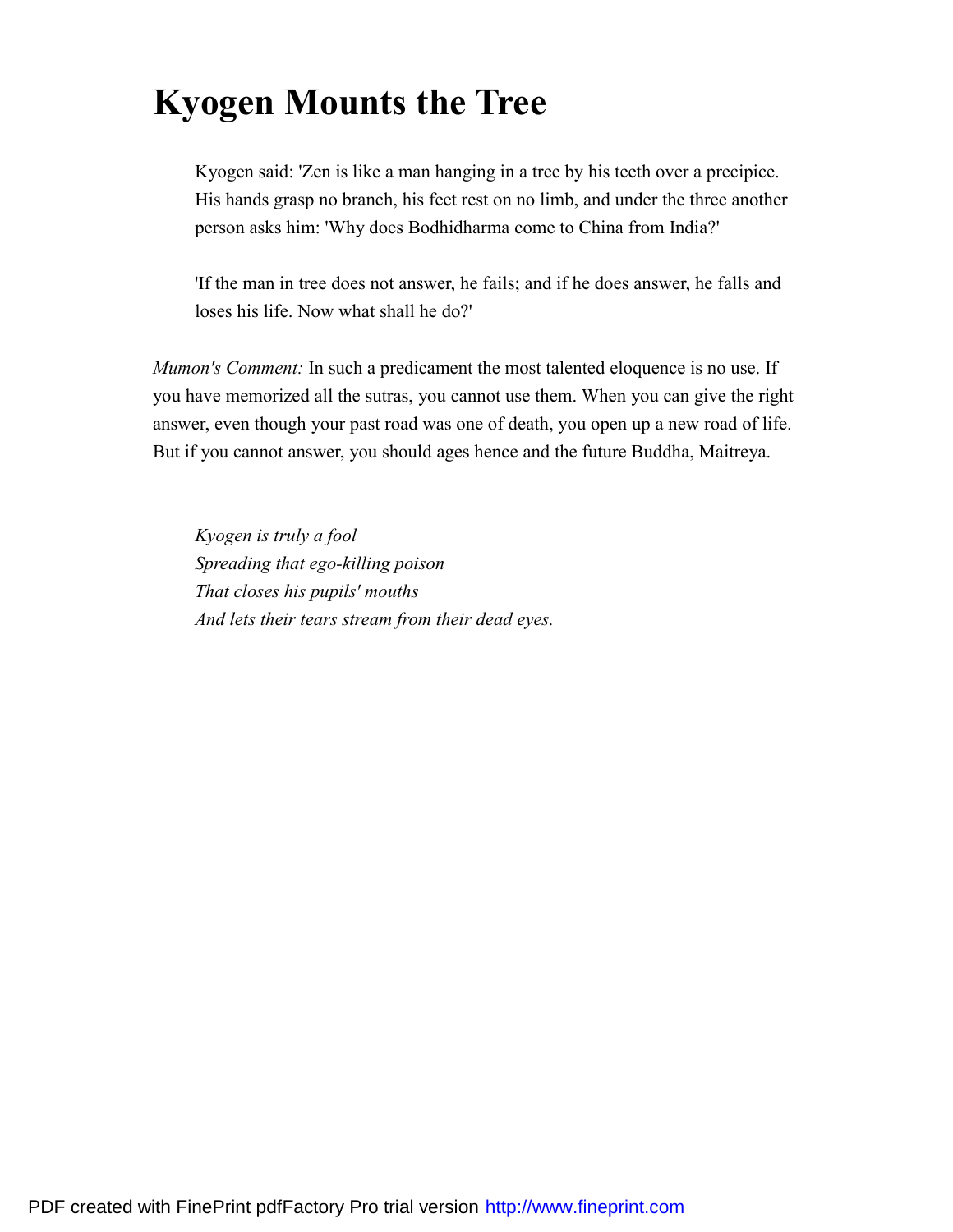#### **Buddha Twirls a Flower**

When Buddha was in Grdhrakuta mountain he turned a flower in his fingers and held in before his listeners. Every one was silent. Only Maha-Kashapa smiled at this revelation, although he tried to control the lines of his face.

Buddha said: 'I have the eye of the true teaching, the heart of Nirvana, the true aspect of non-form, and the ineffable stride of Dharma. It is not expressed by words, but especially transmitted beyond teaching. This teaching I have given to Maha-Kashapa.'

*Mumon's Comment:* Golden-faced Guatama thought he could cheat anyone. He made the good listeners as bad, and sold dog meat under the sign of mutton. And he himself thought it was wonderful. What if all the audience had laughed together? How could he have transmitted the teaching? And again, if Maha-Kashapa had not smiled, how could he have transmitted the teaching? If he says that realization can be transmitted, he is like the city slicker that cheats the country dub, and if he says it cannot be transmitted, why does he approve of Maha-Kashapa?

*At the turning of a flower His disguise was exposed. No one is heaven or earth can surpass Maha-Kashapa's wrinkled face.*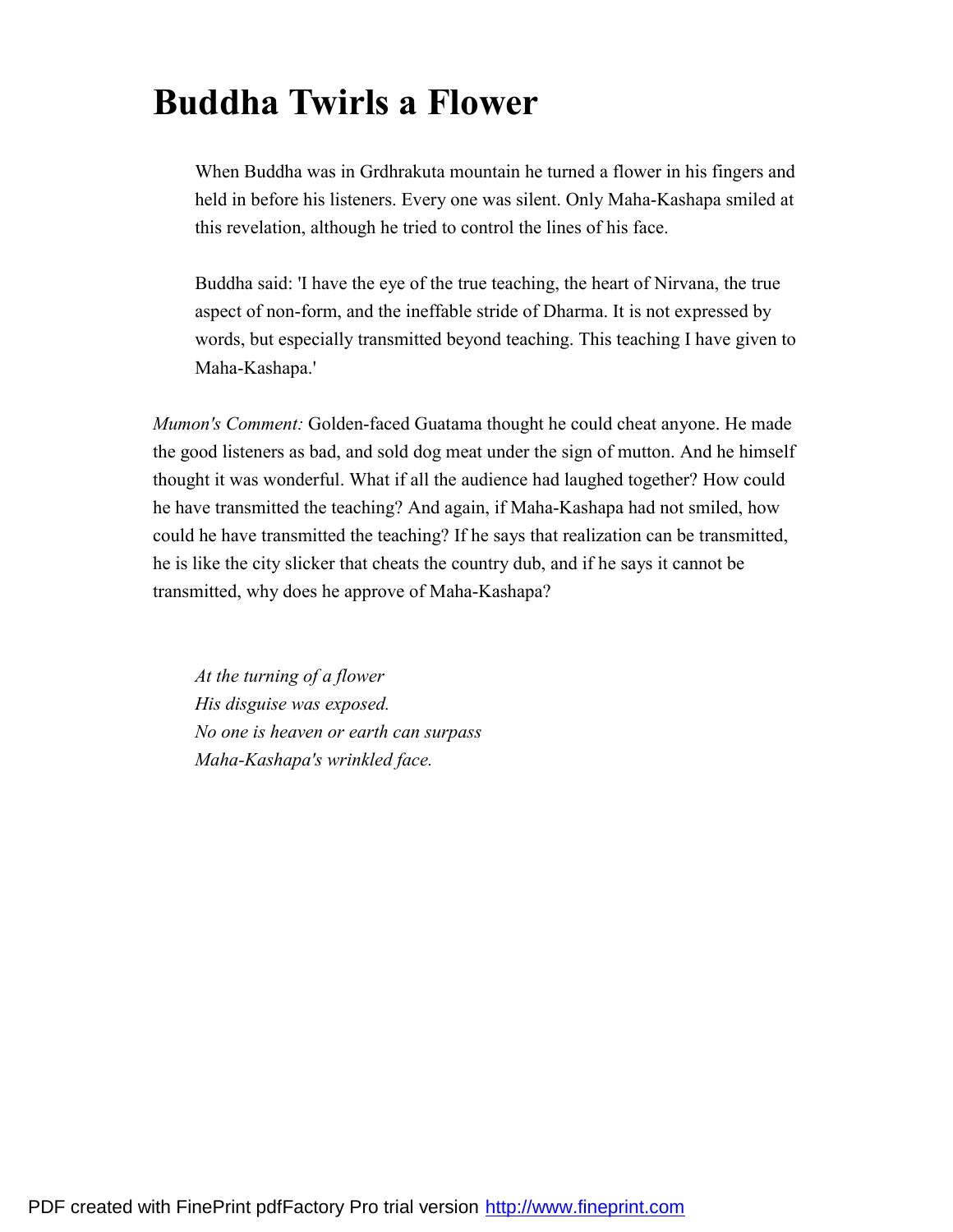#### **Joshu Washes the Bowl**

A monk told Joshu: 'I have just entered the monastery. Please teach me.'

Joshu asked: 'Have you eaten your rice porridge?'

The monk replied: 'I have eaten.'

Joshu said: 'Then you had better wash your bowl.'

At that moment the monk was enlightened.

*Mumon's Comment:* Joshu is the man who opens his mouth and shows his heart. I doubt if this monk really saw Joshu's heart. I hope he did not mistake the bell for a pitcher.

*It is too clear and so it is hard to see. A dunce once searched for fire with a lighted lantern. Had he known what fire was, He could have cooked his rice much sooner.*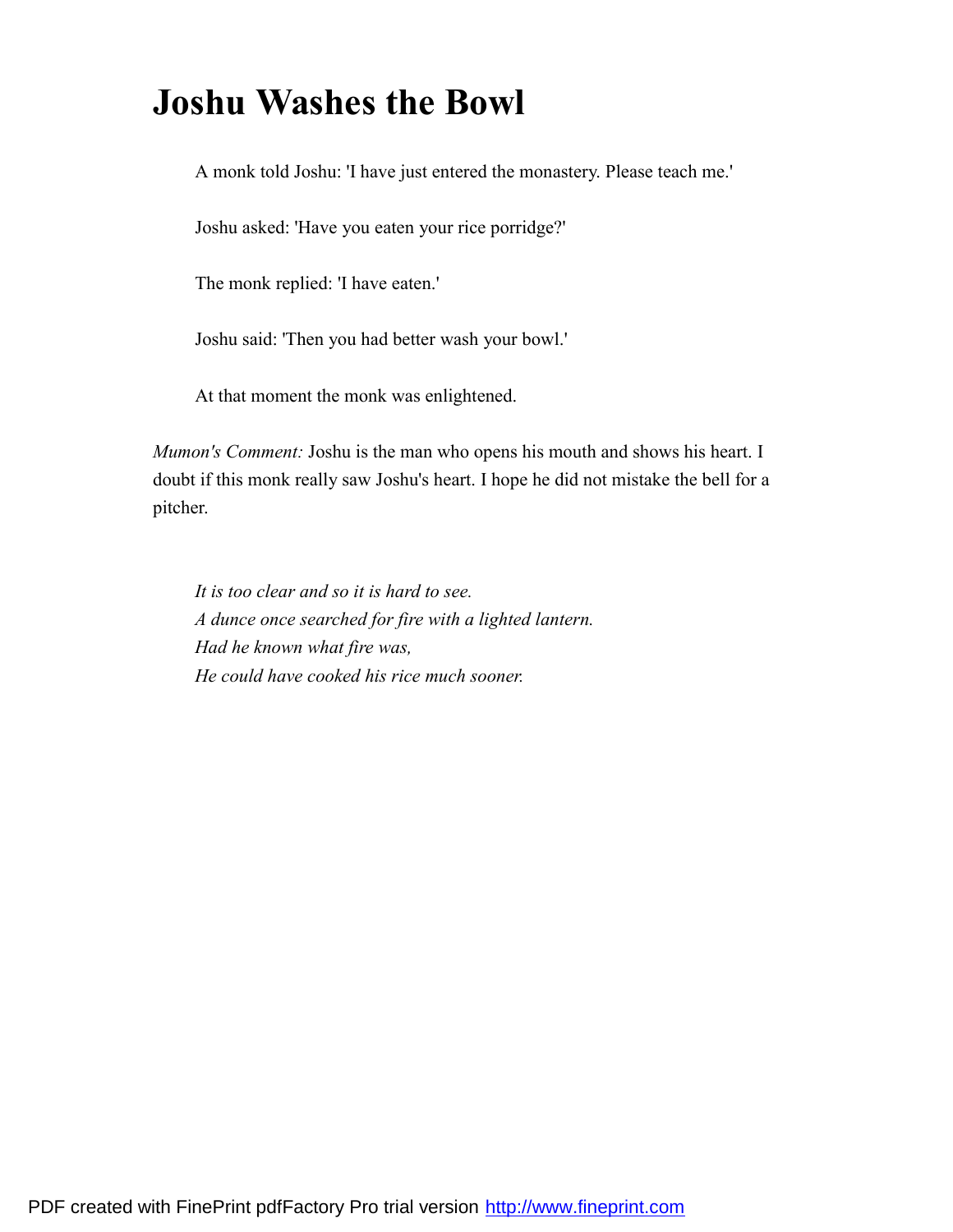#### **Keichu's Wheel**

Getsuan said to this students: 'Keichu, the first wheel-maker of China, made two wheels of fifty spokes each. Now, suppose you removed the nave uniting the spokes. What would become of the wheel? And had Keichu done this, could he be called the master wheel-maker?'

*Mumon's Comment:* If anyone can answer this question instantly, his eyes will be like a comet and his mind like a flash of lightning.

*When the hubless wheel turns, Master or no master can stop it. It turns above heaven and below earth, South, north, east and west.*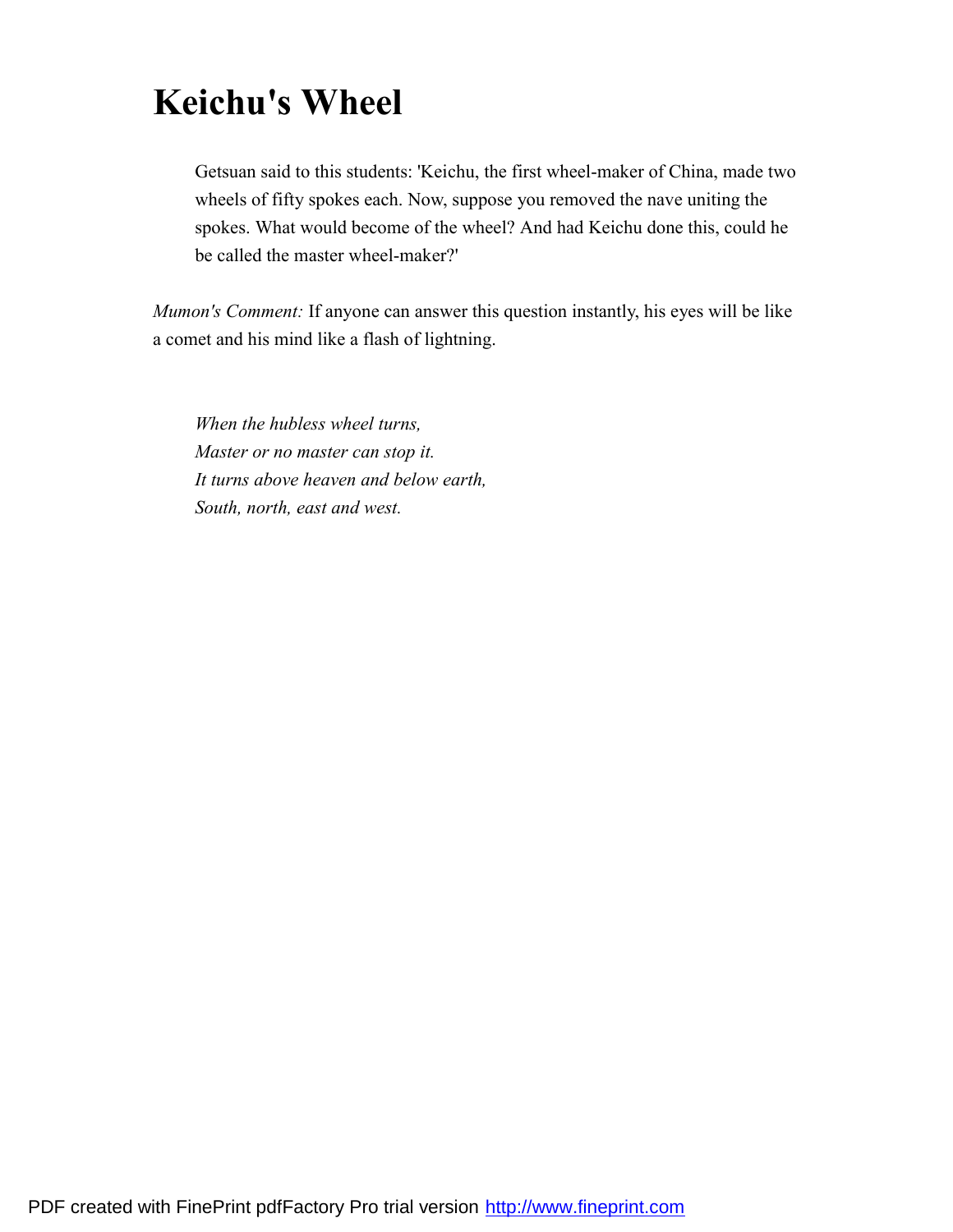#### **A Buddha Before History**

A monk asked Seijo: 'I understand that a Buddha who lived before recorded history sat in meditation for ten cycles of existence and could not realize the highest truth, and so could not become fully emancipated. Why was this so?'

Seijo replied: 'Your question is self-explanatory.'

The monk asked: 'Since the Buddha was meditating, why could he not fulfill Buddahood?'

Seijo said: 'He was not a Buddha.'

*Mumon's Comment:* I will allow his realization, but I will not admit his understanding. When one ignorant attains realization he is a saint. When a saint begins to understand he is an ignorant.

*It is better to realize mind than body. When the mind is realized one need not worry about body. When mind and body become one The man is free. Then he desires no praising.*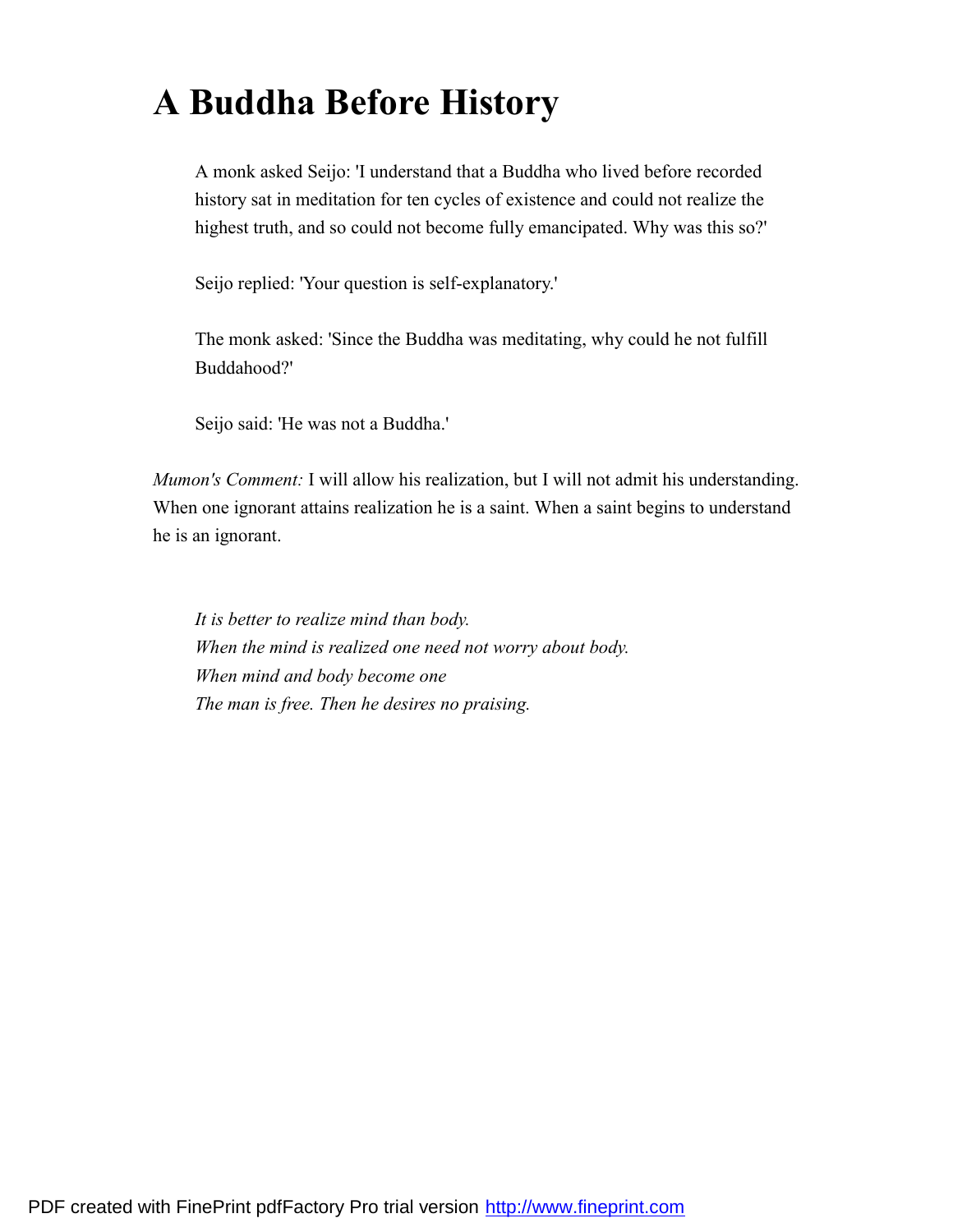#### **Seizei Alone and Poor**

A monk named Seizei asked of Sozan: 'Seizei is alone and poor. Will you give him support?'

Sozan asked: 'Seizei?'

Seizei responded: 'Yes, sir.'

Sozan said: 'You have Zen, the best wine in China, and already have finished three cups, and still you are saying that they did not even wet your lips.'

*Mumon's Comment:* Seizei overplayed his hand. Why was it so? Because Sozan had eyes and knew whom to deal. Even so, I want to ask: At what point did Seizei drink wine?

*The poorest man in China, The bravest man in China, He barely sustains himself, Yet wishes to rival the wealthiest.*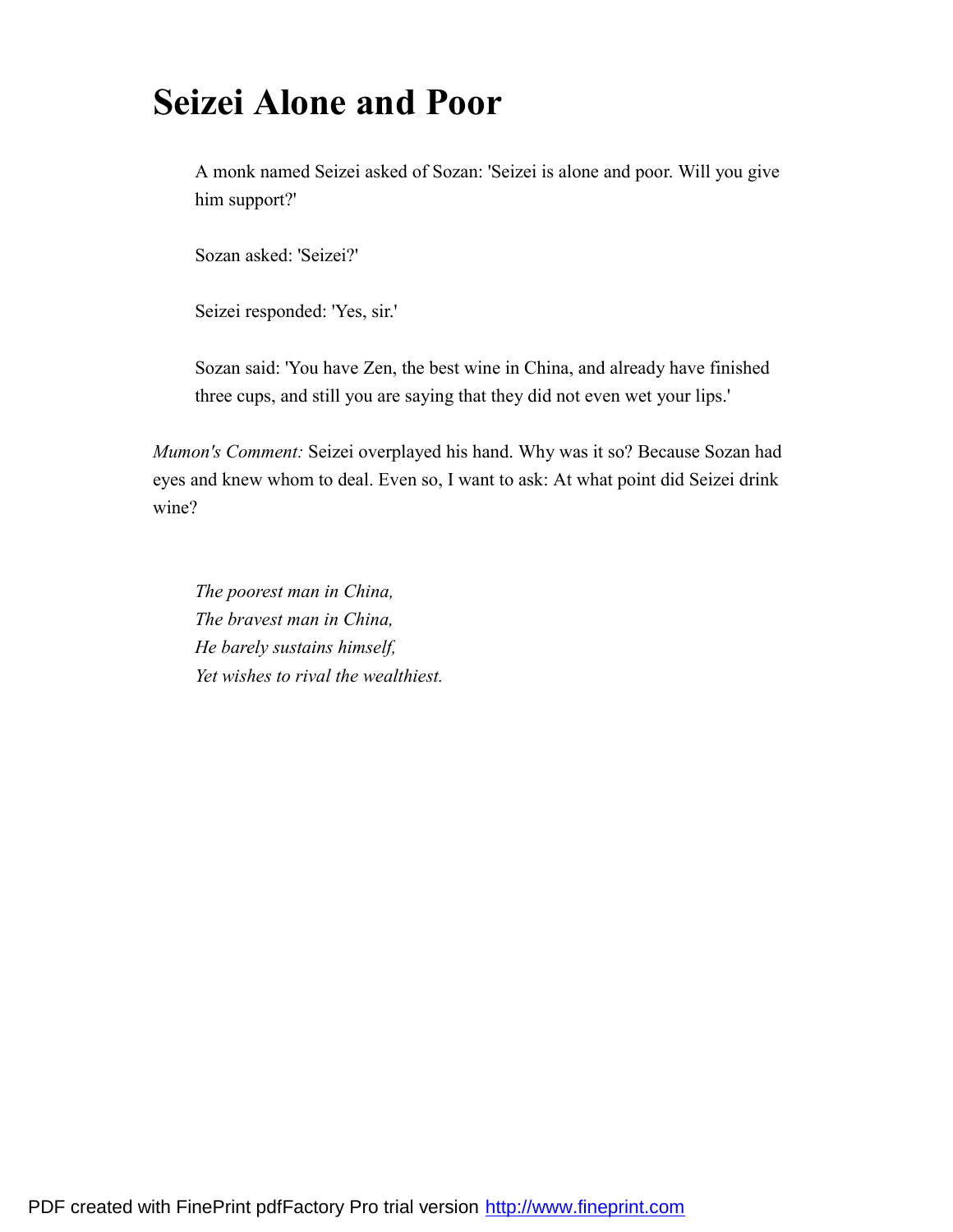#### **Joshu Examines a Monk in Meditation**

Joshu went to a place were a monk had retired to meditate and asked him: 'What is, is what?'

The monk raised his fist.

Joshu replied: 'Ships cannot remain where the water is too shallow.' And he left.

A few days later Joshu went again to visit the monk and asked the same question.

The monk answered the same way.

Joshu said: 'Well given, well taken, well killed, well save.' And he bowed to the monk.

*Mumon's Comment:* The raised fist was the same both times. Why is it Joshu did not admit the first and approved the second one? Where is the fault?

Whoever answers this knows that Joshu's tongue has no bone so he can use it freely. Yet perhaps Joshu is wrong. Or, through that monk, he may have discovered his mistake.

If anyone thinks that the one's insight exceeds the other's, he has no eyes.

*The light of the eyes is as a comet, And Zen's activity is as lightning. The sword that kills the man Is the sword that saves the man.*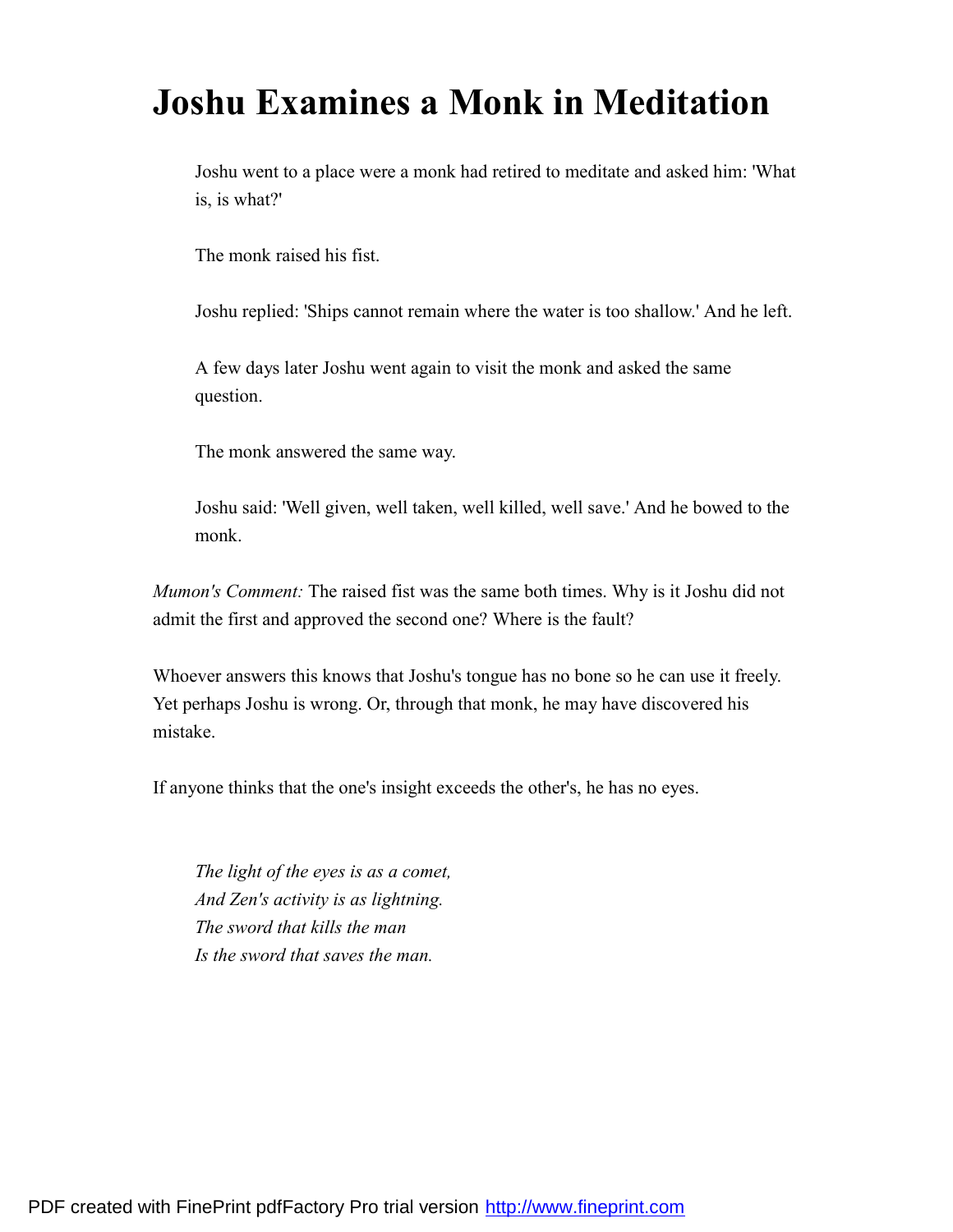#### **Zuigan Calls His Own Master**

Zuigan called out to himself every day: 'Master.'

Then he answered himself: 'Yes, sir.'

And after that he added: 'Become sober.'

Again he answered: 'Yes, sir.'

'And after that,' he continued, 'do not be deceived by others.'

'Yes, sir; yes, sir,' he answered.

*Mumon's Comment:* Old Zuigan sells out and buys himself. He is opening a puppet show. He uses one mask to call 'Master' and another that answers the master. Another mask says 'Sober up' and another, 'Don't be cheated by others.' If anyone clings to any of his masks, he is mistaken, yet if he imitates Zuigan, he will make himself fox-like.

*Some Zen students do not realize the true man in a mask Because they recognize ego-soul. Ego-soul is the seed of birth and death, And foolish people call it the true man.*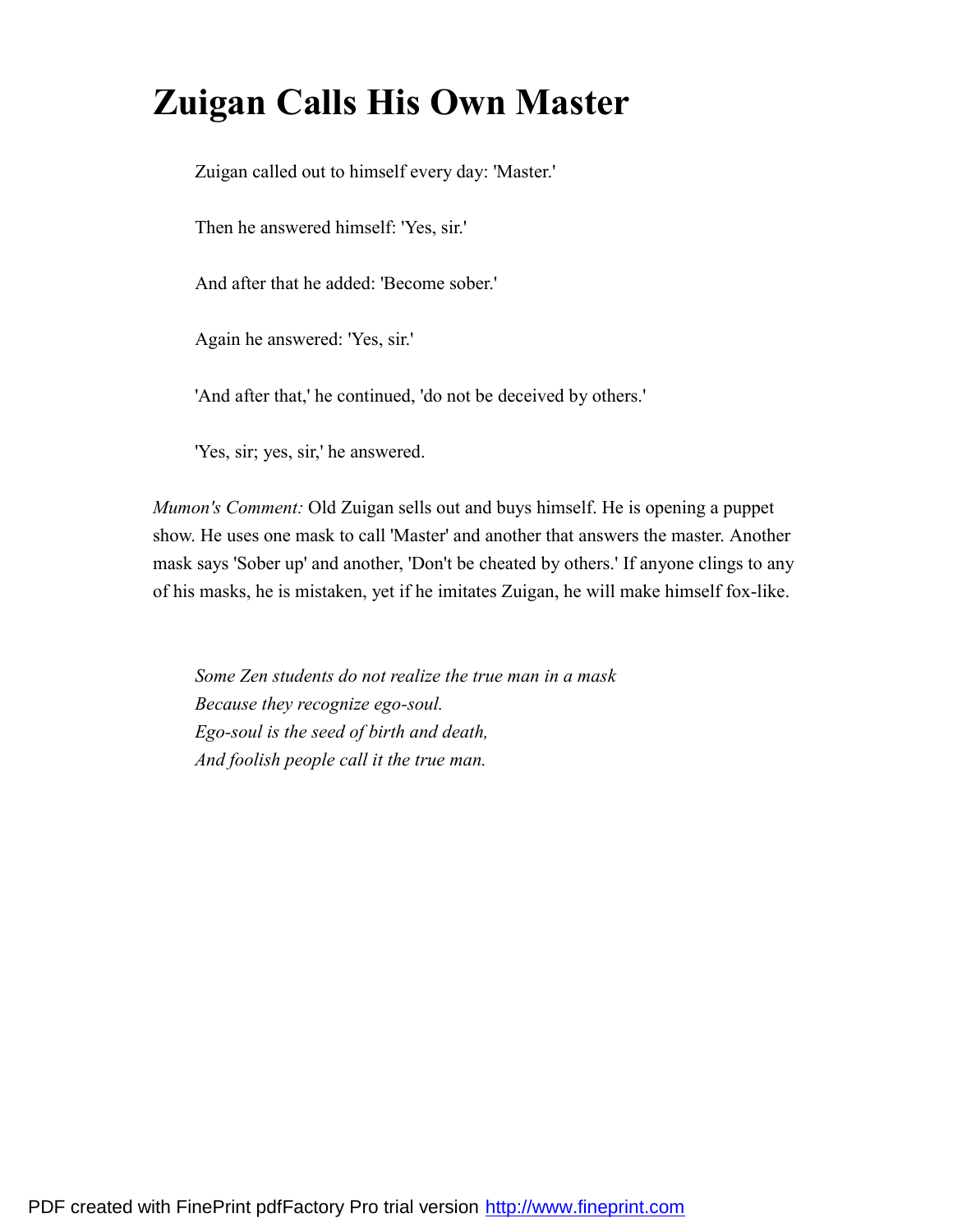#### **Tokusan Holds His Bowl**

Tokusan went to the dining room from the meditation hall holding his bowl. Seppo was on duty cooking. When he met Tokusan he said: 'The dinner drum is not yet beaten. Where are you going with your bowl?'

So Tokusan returned to his room.

Seppo told Ganto about this. Ganto said: 'Old Tokusan did not understand the ultimate truth.'

Tokusan heard of this remark and asked Ganto to come to him. 'I have heard,' he said, 'you are not approving my Zen.' Ganto admitted this indirectly. Tokusan said nothing.

The next day Tokusan delivered an entirely different kind of lecture to the monks. Ganto laughed and clapped his hands, saying: 'I see our old man understands the ultimate truth indeed. None in China can surpass him.'

*Mumon's Comment:* Speaking about ultimate truth, both Ganto and Tokusan did not even dream it. After all, they are dummies.

*Whoever understands the first truth Should understand the ultimate truth. The last and first, Are they not the same?*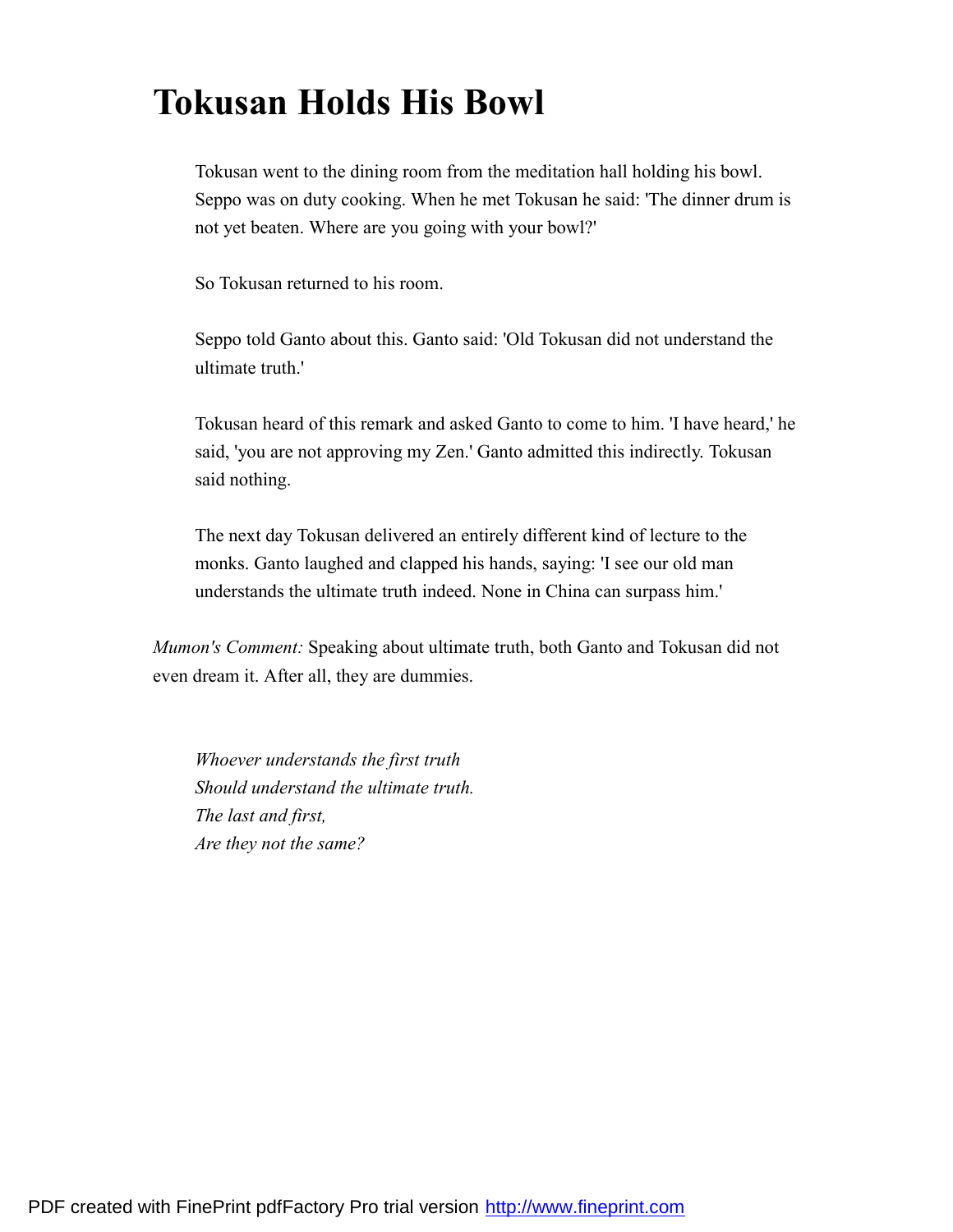#### **Nansen Cuts the Cat in Two**

Nansen saw the monks of the eastern and western halls fighting over a cat. He seized the cat and told the monks: 'If any of you say a good word, you can save the cat.'

No one answered. So Nansen boldly cut the cat in two pieces.

That evening Joshu returned, and Nansen told him about this. Joshu removed his sandals and, placing them on his head, walked out.

Nansen said: 'If you had been there, you could have saved the cat.'

*Mumon's Comment:* Why did Joshu put his sandals on his head? If anyone answers this question, he will understand exactly how Nansen enforced the edict. If not, he should watch his own head.

*Had Joshu been there, He would have enforced the edict oppositely. Joshu snatches the sword And Nansen begs for his life.*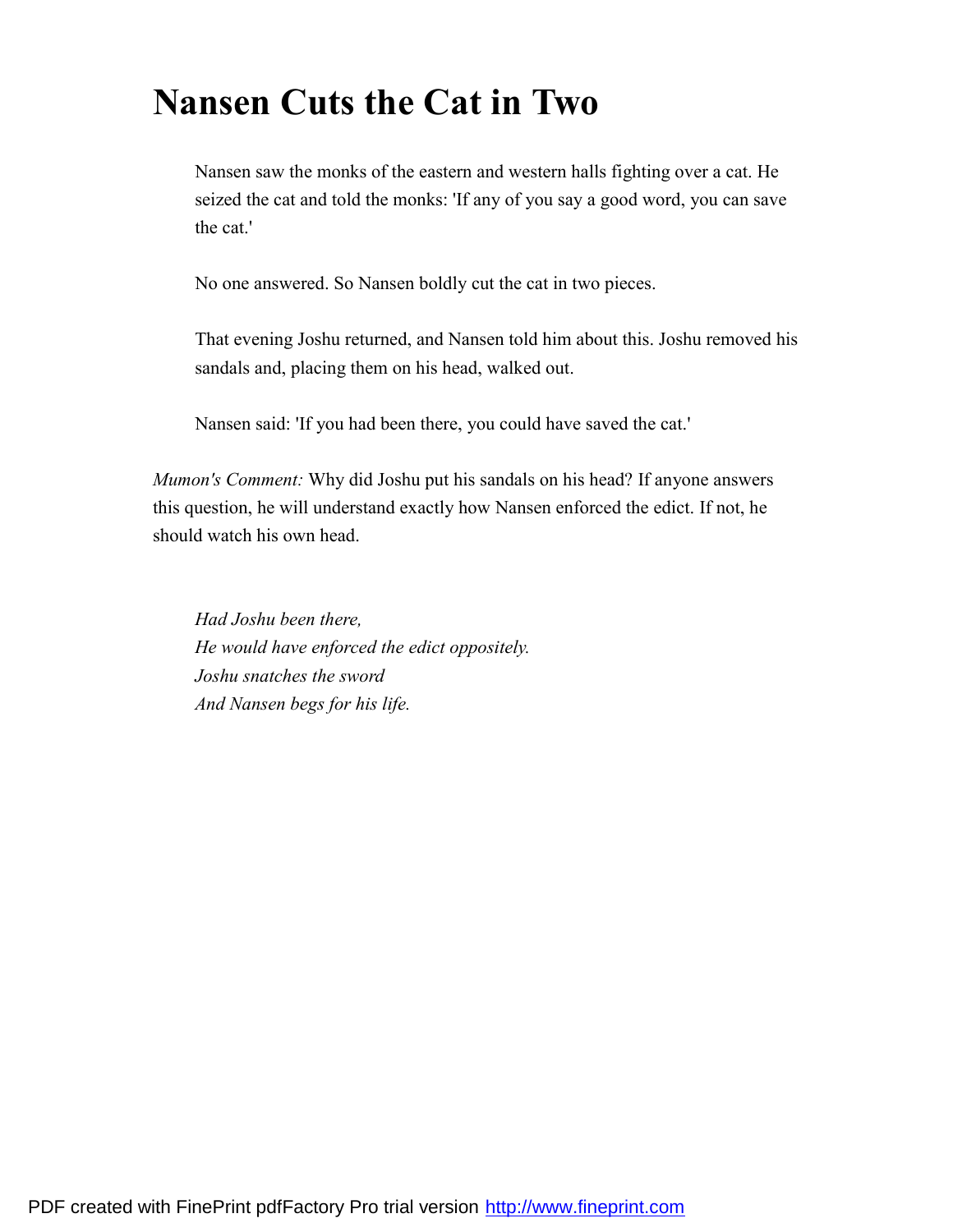#### **Tozan's Three Blows**

Tozan went to Ummon. Ummon asked him where he had come from.

Tozan said: 'From Sato village.'

Ummon asked: 'In what temple did you remain for the summer?'

Tozan replied: 'The temple of Hoji, south of the lake.'

'When did you leave there?' asked Ummon, wondering how long Tozan would continue with such factual answers.

'The twenty-fifth of August,' answered Tozan.

Ummon said: 'I should give you three blows with a stick, but today I forgive you.'

The next day Tozan bowed to Ummon and asked: 'Yesterday you forgave me three blows. I do not know why you thought me wrong.'

Ummon, rebuking Tozan's spiritless responses, said: 'You are good for nothing. You simply wander from one monastery to another.'

Before Ummon's words were ended Tozan was enlightened.

*Mumon's Comment:* Ummon fed Tozan good Zen food. If Tozan can digest it, Ummon may add another member to his family.

In the evening Tozan swam around in a sea of good and bad, but at dawn Ummon crushed his nut shell. After all, he wasn't so smart.

Now, I want to ask: Did Tozan deserve the three blows? If you say yes, not only Tozan but every one of you deserves them. If you say no, Ummon is speaking a lie. If you answer this question clearly, you can eat the same food as Tozan.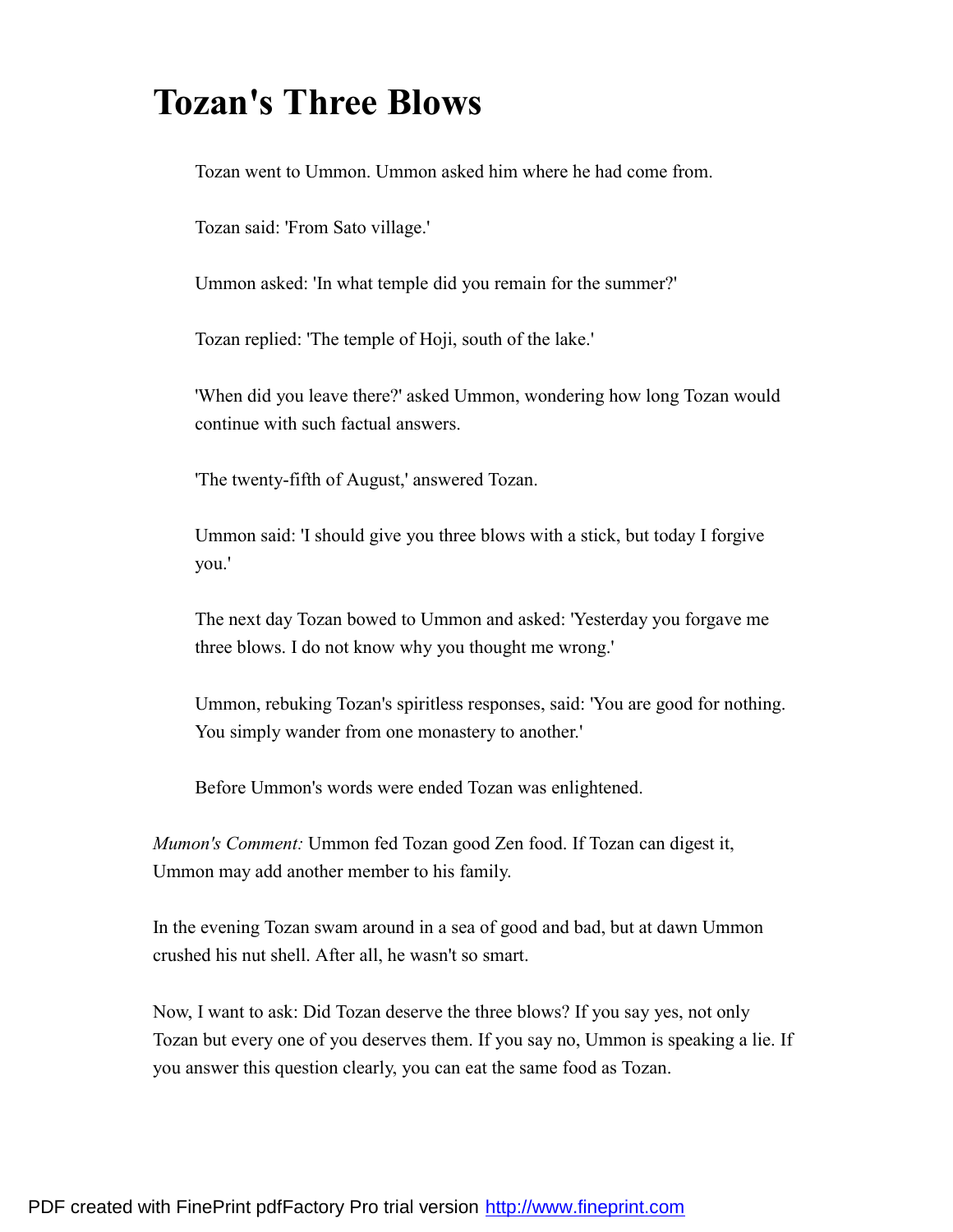*The lioness teaches her cubs roughly; The cubs jump and she knocks them down. When Ummon saw Tozan his first arrow was light; His second arrow shot deep.*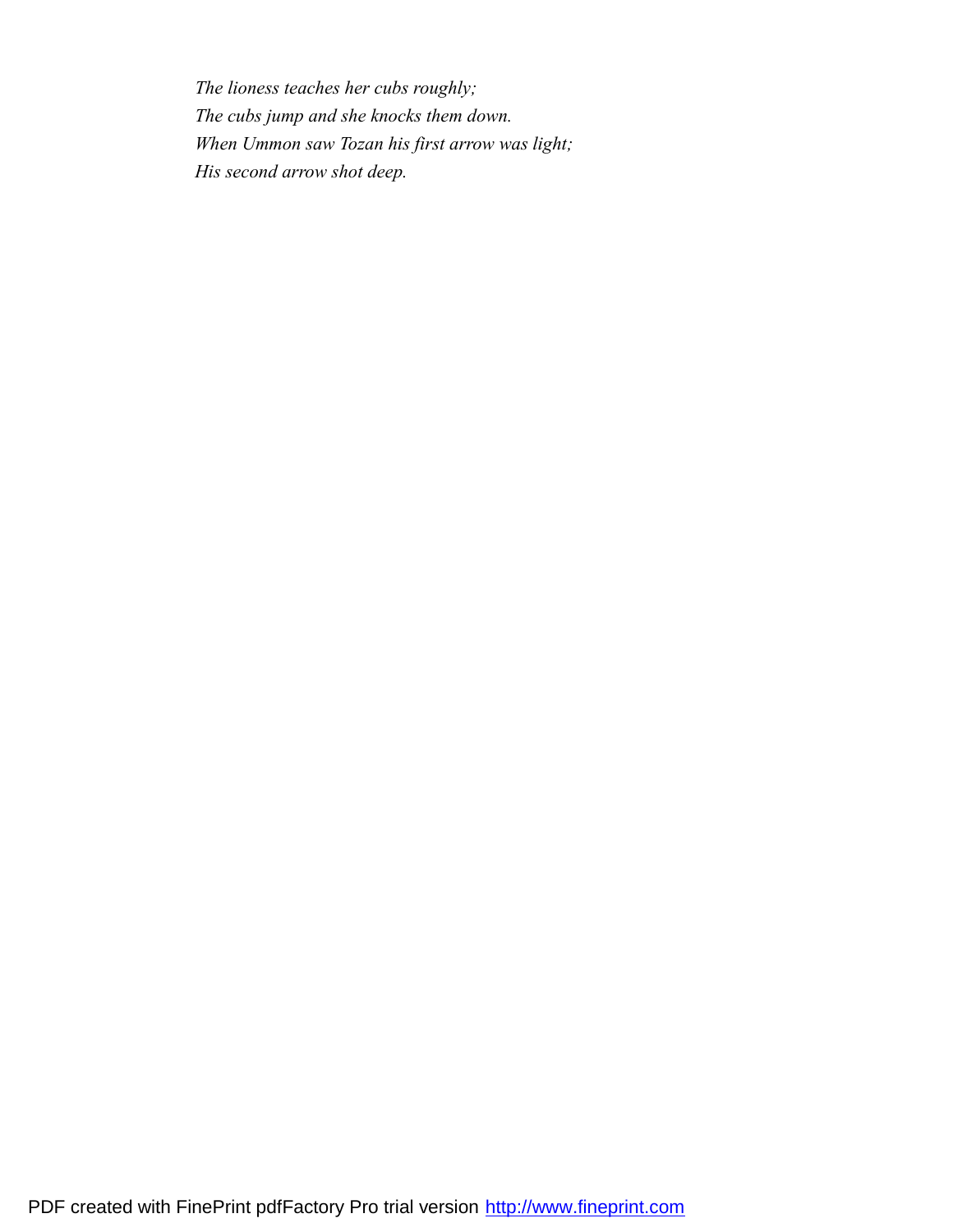#### **Bells and Robes**

Ummon asked: 'The world is such a wide world, why do you answer a bell and don ceremonial robes?'

*Mumon's Comment:* When one studies Zen one need not follow sound or color or form. Even though some have attained insight when hearing a voice or seeing a color or a form, this is a very common way. It is not true Zen. The real Zen student controls sound, color, form, and actualizes the truth in his everyday life.

Sound comes to the ear, the ear goes to the sound. When you blot out sound and sense, what do you understand? While listening with ears one never can understand. To understand intimately one should see sound.

*When you understand, you belong to the family; When you do not understand, you are a stranger. Those who do not understand belong to the family, And when they understand they are strangers.*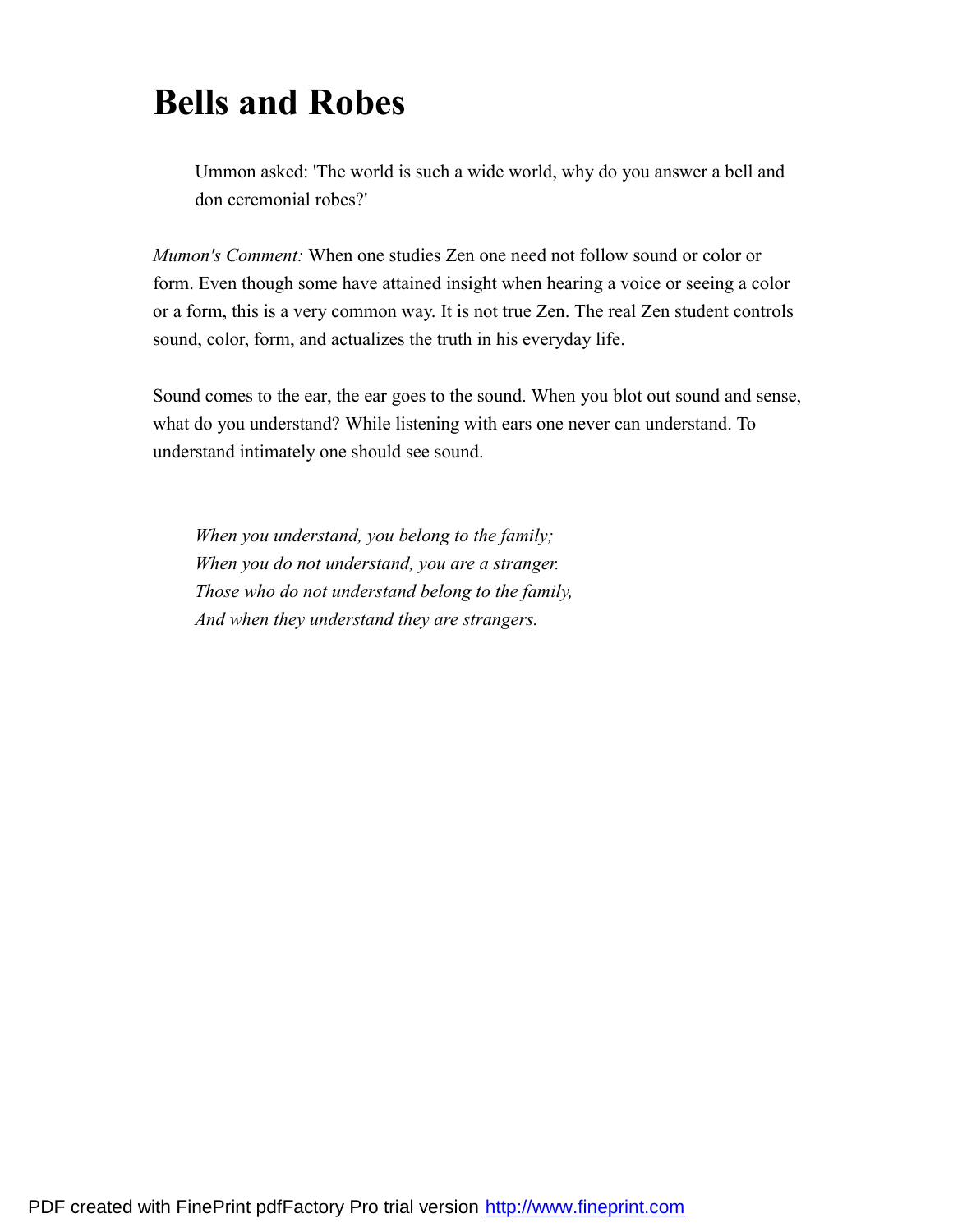# **The Three Calls of the Emperor's Teacher**

Chu, called Kokushi, the teacher of the emperor, called to his attendant: 'Oshin.'

Oshin answered: 'Yes.'

Chu repeated, to test his pupil: 'Oshin.'

Oshin repeated: 'Yes.'

Chu called: 'Oshin.'

Oshin answered: 'Yes.'

Chu said 'I ought to apologize for you for all this calling, but really you ought to apologize to me.'

*Mumon's Comment:* When Old Chu called Oshin three times his tongue was rotting, but when Oshin answered three times his words were brilliant. Chu was getting decrepit and lonesome, and his method of teaching was like holding a cow's head to feed it clover.

Oshin did not trouble to show his Zen either. His satisfied stomach had no desire to feast. When the country is prosperous everyone is indolent; when the home is wealthy the children are spoilt.

Now I want to ask you: Which one should apologize?

*When prison stocks are iron and have no place for the head, the prisoner is doubly in trouble. When there is no place for Zen in the head of our generation, it is in grievous trouble. If you try to hold up the gate and door of a falling house, You also will be in trouble.*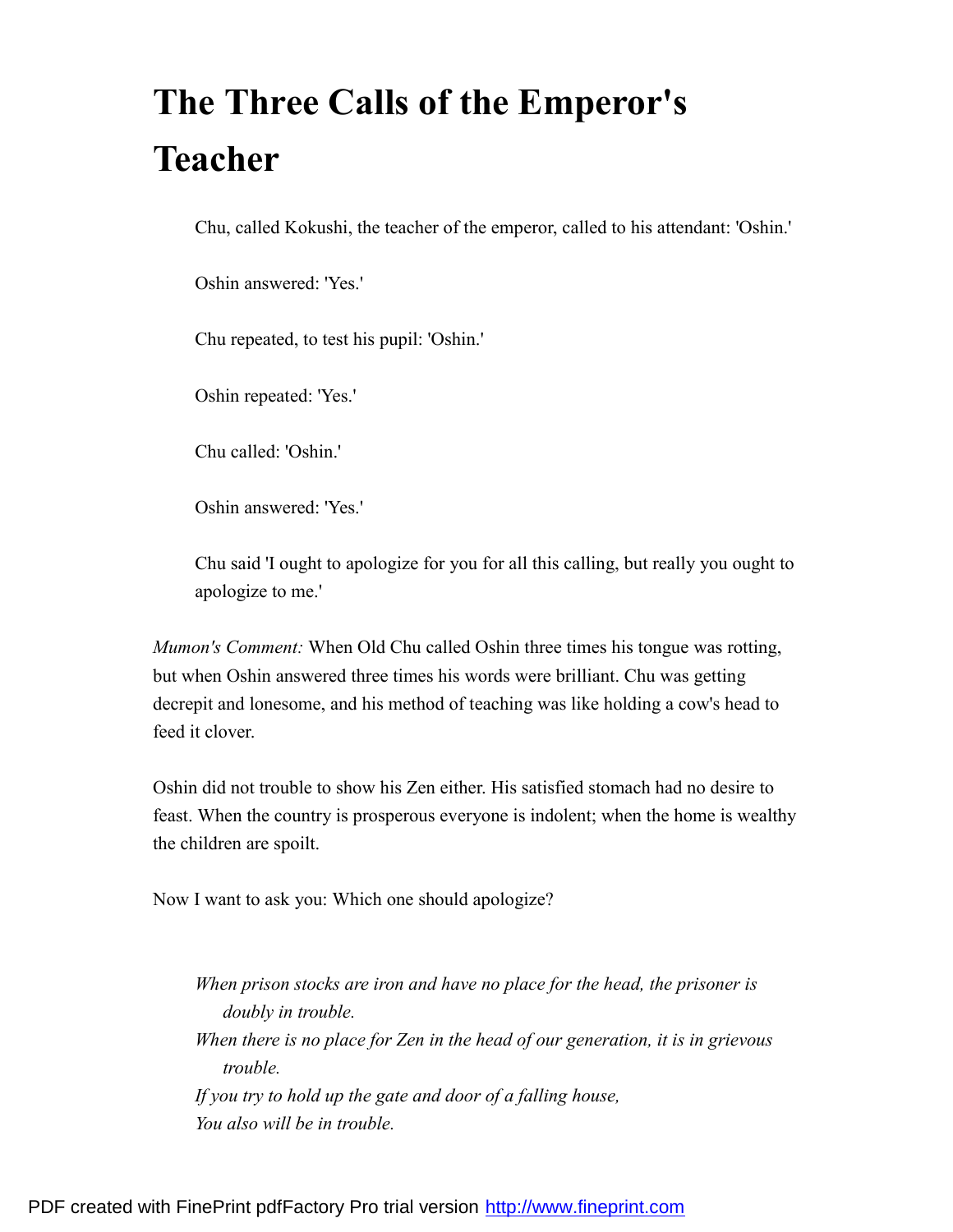#### **Tozan's Three Pounds**

A monk asked Tozan when he was weighing some flax: 'What is Buddha?'

Tozan said: 'This flax weighs three pounds.'

*Mumon's Comment:* Old Tozan's Zen is like a clam. The minute the shell opens you see the whole inside. However, I want to ask you: Do you see the real Tozan?

*Three pounds of flax in front of your nose, Close enough, and mind is still closer. Whoever talks about affirmation and negation Lives in the right and wrong region.*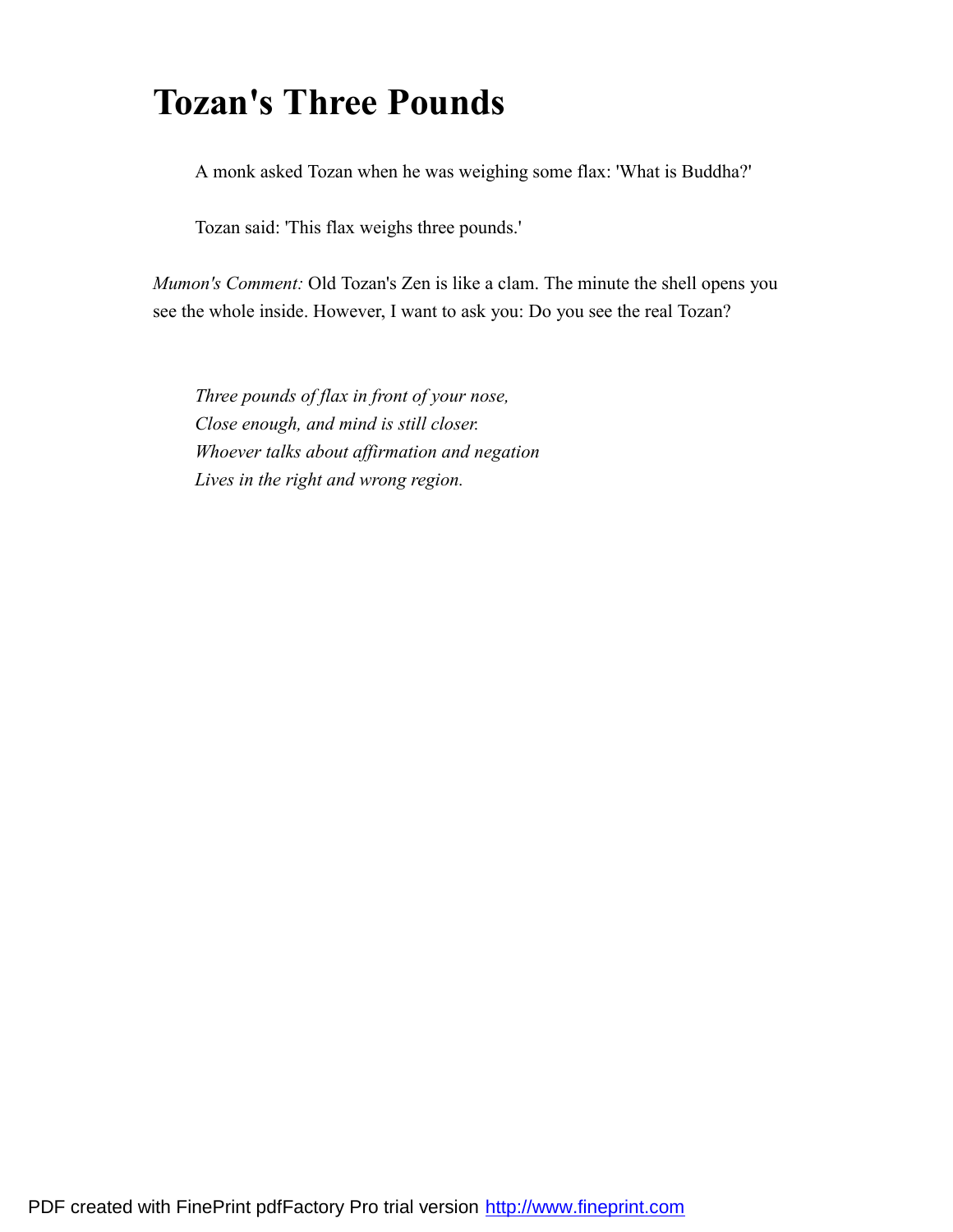#### **Everyday Life is the Path**

Joshu asked Nansen: 'What is the path?'

Nansen said: 'Everyday life is the path.'

Joshu asked: 'Can it be studied?'

Nansen said: 'If you try to study, you will be far away from it.'

Joshu asked: 'If I do not study, how can I know it is the path?'

Nansen said: 'The path does not belong to the perception world, neither does it belong to the nonperception world. Cognition is a delusion and noncognition is senseless. If you want to reach the true path beyond doubt, place yourself in the same freedom as sky. You name it neither good nor not-good.'

At these words Joshu was enlightened.

*Mumon's Comment:* Nansen could met Joshu's frozen doubts at once when Joshu asked his questions. I doubt that if Joshu reached the point that Nansen did. He needed thirty more years of study.

*In spring, hundreds of flowers; in autumn, a harvest moon; In the summer, a refreshing breeze; in winter snow will accompany your. If useless things do not hang in your mind, Any season is a good season for you.*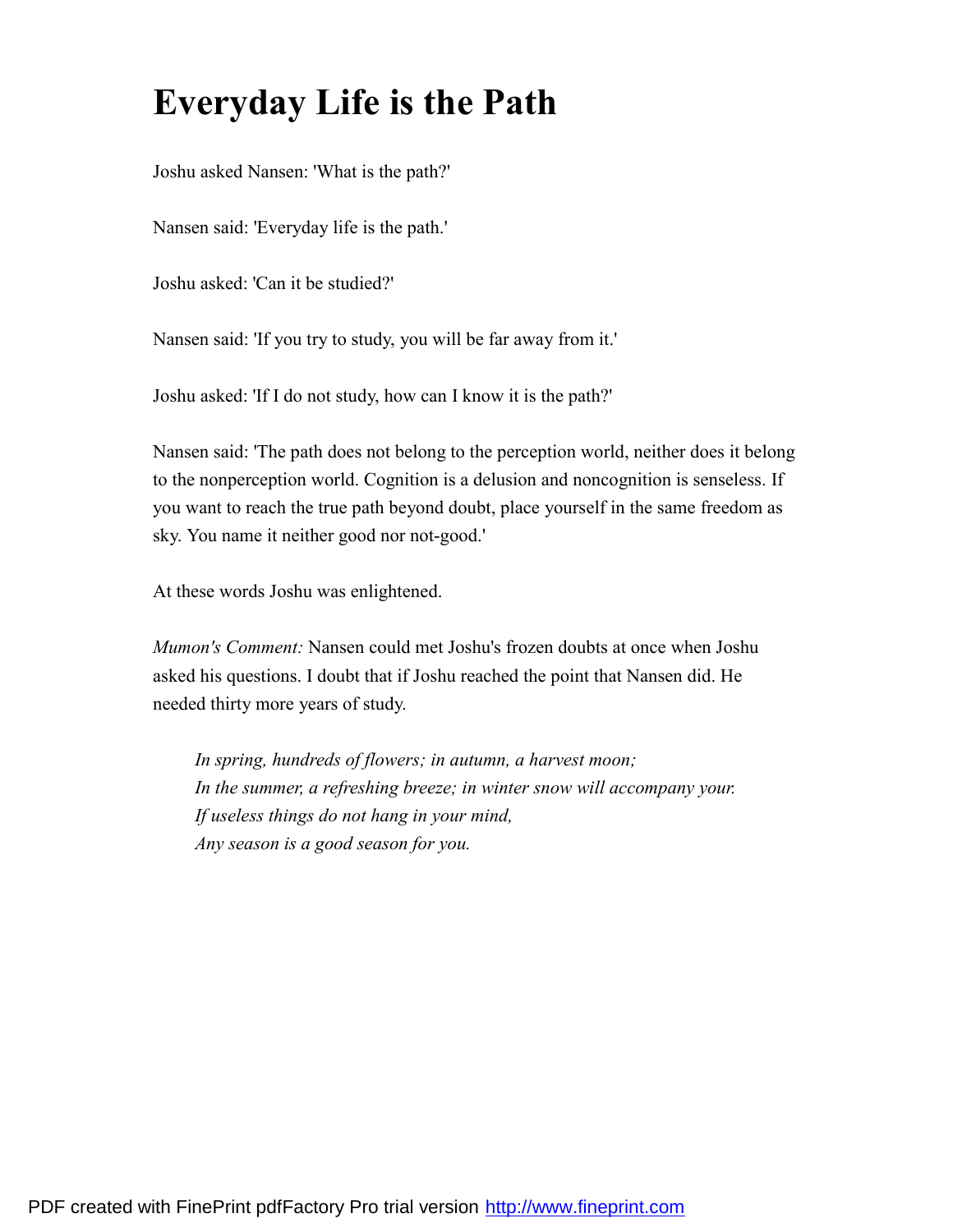#### **The Enlightened Man**

Shogen asked: 'Why does the enlightened man not stand on his feet and explain himself?' And he also said: 'It is not necessary for speech to come from the tongue.'

*Mumon's Comment:* Shogen spoke plainly enough, but how many will understand? If anyone comprehends, he should come to my place and test out my big stick. Why, look here, to test real gold you must see it through fire.

*If the feet of enlightenment moved, the great ocean would overflow; If that head bowed, it would look down upon the heavens. Such a body has no place to rest.... Let another continue this poem.*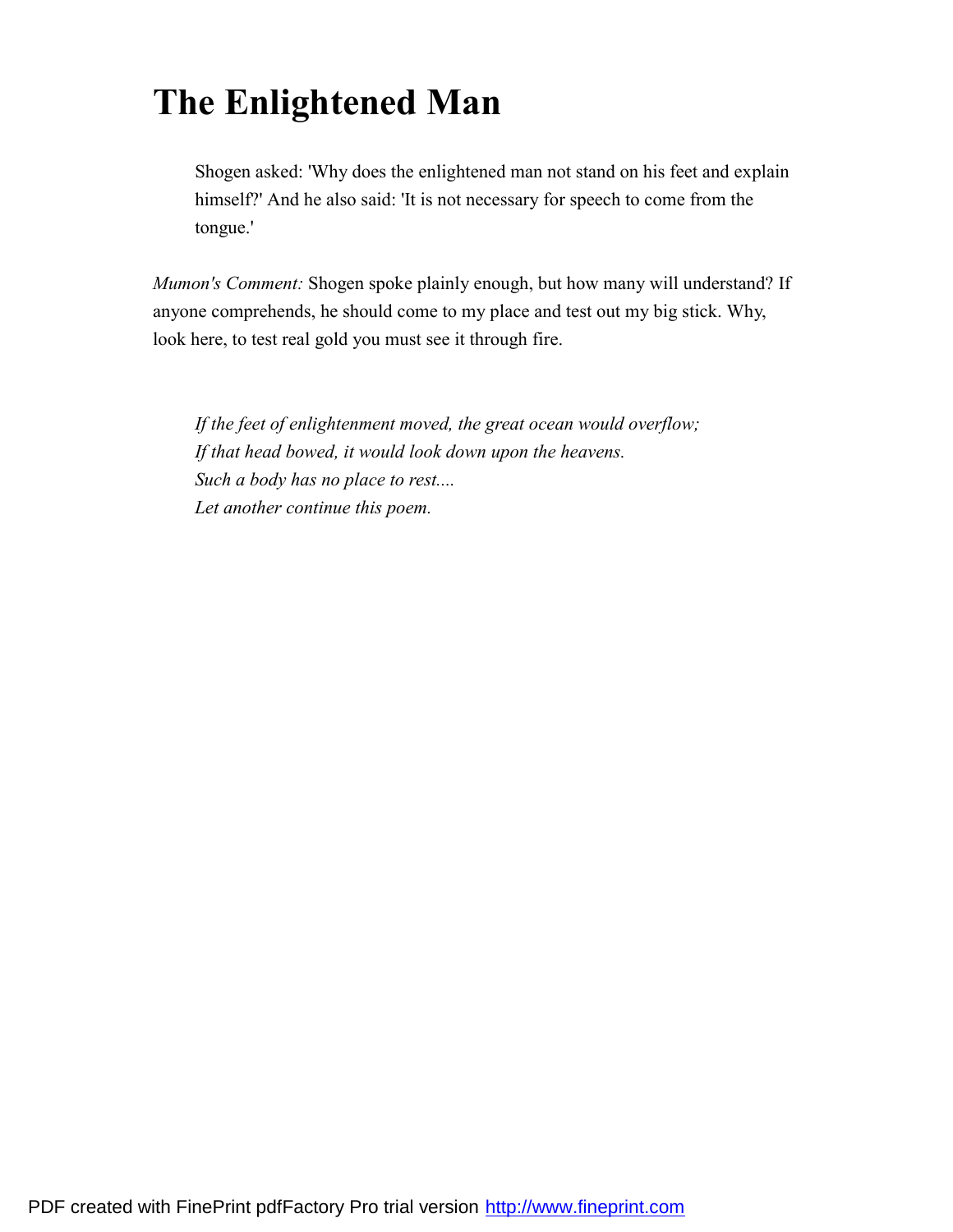### **Dried Dung**

A monk asked Ummon: 'What is Buddha?' Ummon answered him: 'Dried dung.'

*Mumon's Comment:* It seems to me Ummon is so poor he cannot distinguish the taste of one food from another, or else he is too busy to write readable letters. Well, he tried to hold his school with dried dung. And his teaching was just as useless.

*Lightning flashes, Sparks shower. In one blink of your eyes You have missed seeing.*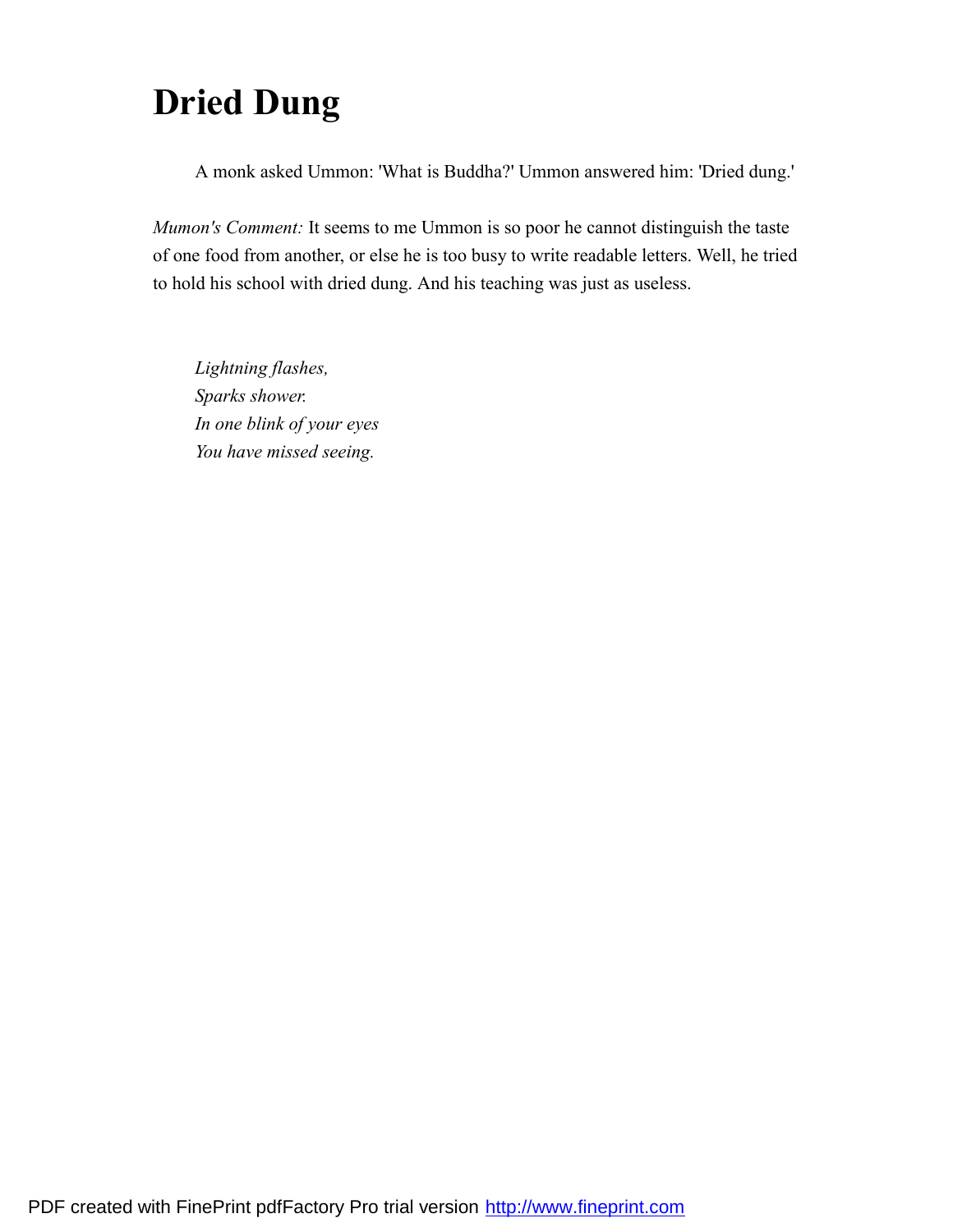#### **Kashapa's Preaching Sign**

Anada asked Kashapa: 'Buddha gave you the golden-woven robe of successorship. What else did he give you?'

Kashapa said: 'Ananda.'

Ananda answered: 'Yes, brother.'

Said Kashapa: 'Now you can take down my preaching sign and put up your own.'

*Mumon's Comment:* If one understands this, he will see the old brotherhood still gathering, but if not, even though he has studied the truth from ages before the Buddhas, he will not attain enlightenment.

*The point of the question is dull but the answer is intimate. How many persons hearing it will open their eyes? Elder brother calls and younger brother answers, This spring does not belong to the ordinary season.*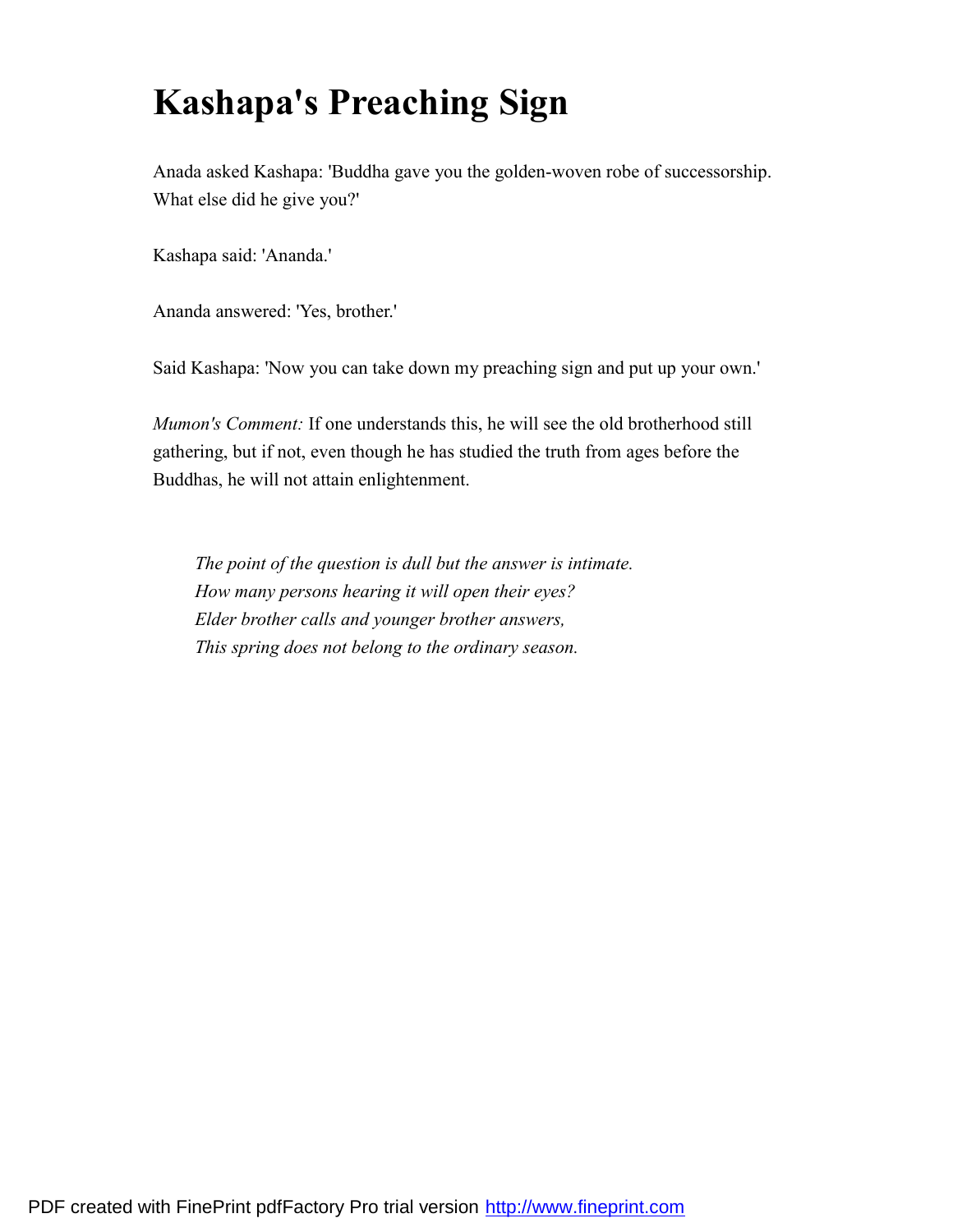# **Do Not Think Good, Do Not Think Not-Good**

When he became emancipated the sixth patriarch received from the fifth patriarch the bowl and robe given from the Buddha to his successors, generation after generation.

A monk named E-myo out of envy pursued the patriarch to take this great treasure away from him. The sixth patriarch placed the bowl and robe on a stone in the road and told E-myo: 'These objects just symbolize the faith. There is no use fighting over them. If you desire to take them, take them now.'

When E-myo went to move the bowl and robe they were as heavy as mountains. He could not budge them. Trembling for shame he said: 'I came wanting the teaching, not the material treasures. Please teach me.'

The sixth patriarch said: 'When you do not think good and when you do not think not-good, what is your true self?'

At these words E-myo was illumined. Perspiration broke out all over his body. He cried and bowed, saying: 'You have given me the secret words and meanings. Is there yet a deeper part of the teaching?'

The sixth patriarch replied: 'What I have told you is no secret at all. When you realize your true self the secret belongs to you.'

E-myo said: 'I was under the fifth patriarch for many years but could not realize my true self until now. Through your teaching I find the source. A person drinks water and knows himself whether it is cold or warm. May I call you my teacher?'

The sixth patriarch replied: 'We studied together under the fifth patriach. Call him your teacher, but just treasure what you have attained.'

*Mumon's Comment:* The sixth patriarch certainly was kind in such an emergency. If was as if he removed the skin and seeds from the fruit and then, opening the pupil's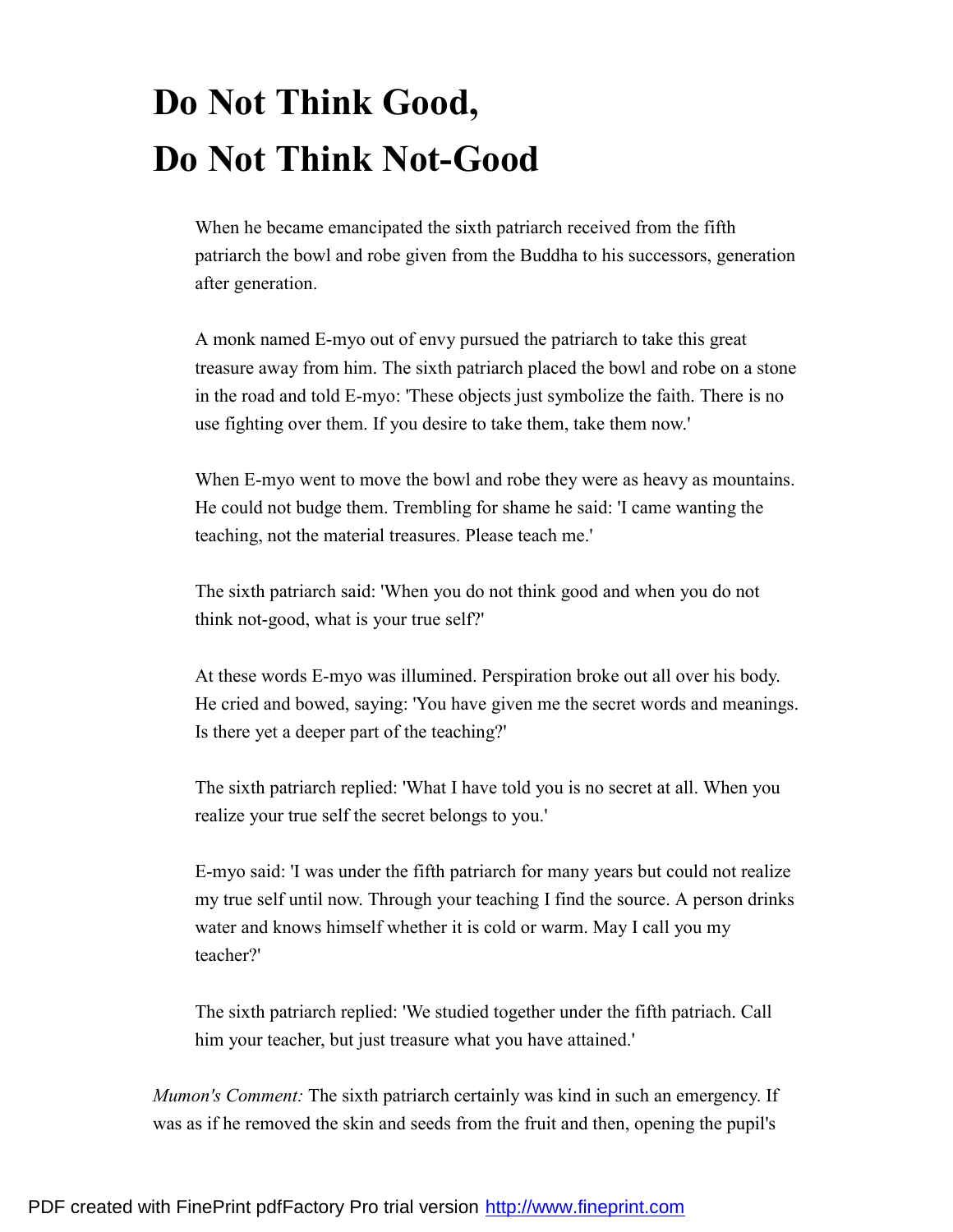mouth, let him eat.

*You cannot describe it, you cannot picture it, You cannot admire it, you cannot sense it. It is your true self, it has nowhere to hide. When the world is destroyed, it will no be destroyed.*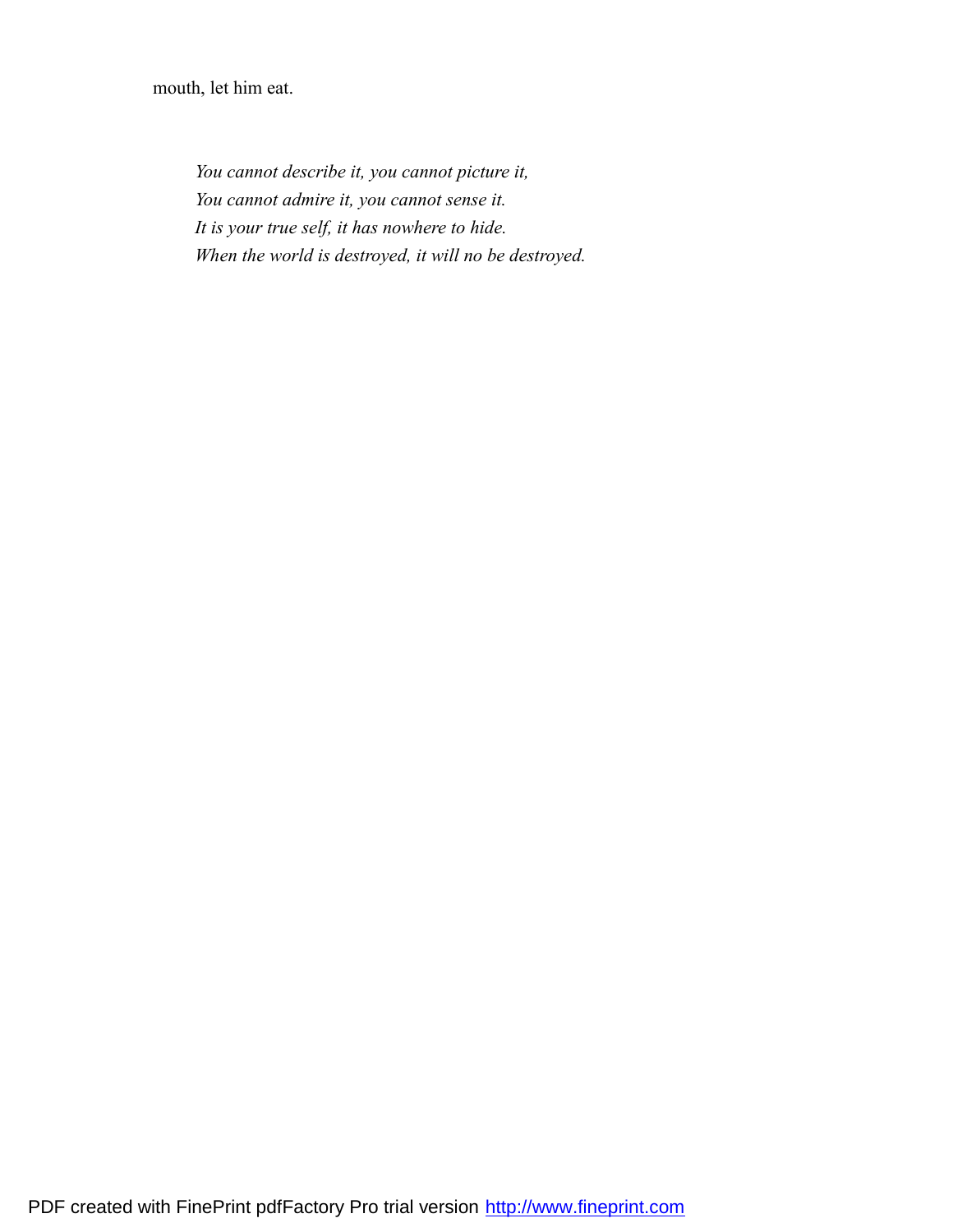#### **Without Words, Without Silence**

A monk asked Fuketsu: 'Without speaking, without silence, how can you express the truth?'

Fuketsu observed: 'I always remember spring-time in southern China. The birds sing among innumerable kinds of fragrant flowers.'

*Mumon's Comment:* Fuketsu used to have lightning Zen. Whenever he had the opportunity, he flashed it. But this time he failed to do so and only borrowed from an old Chinese poem. Never mind Fuketsu's Zen. If you want to express the truth, throw out your words, throw out your silence, and tell me about your own Zen.

*Without revealing his own penetration, He offered another's words, not his to give. Had he chattered on and on, Even his listeners would have been embarrassed.*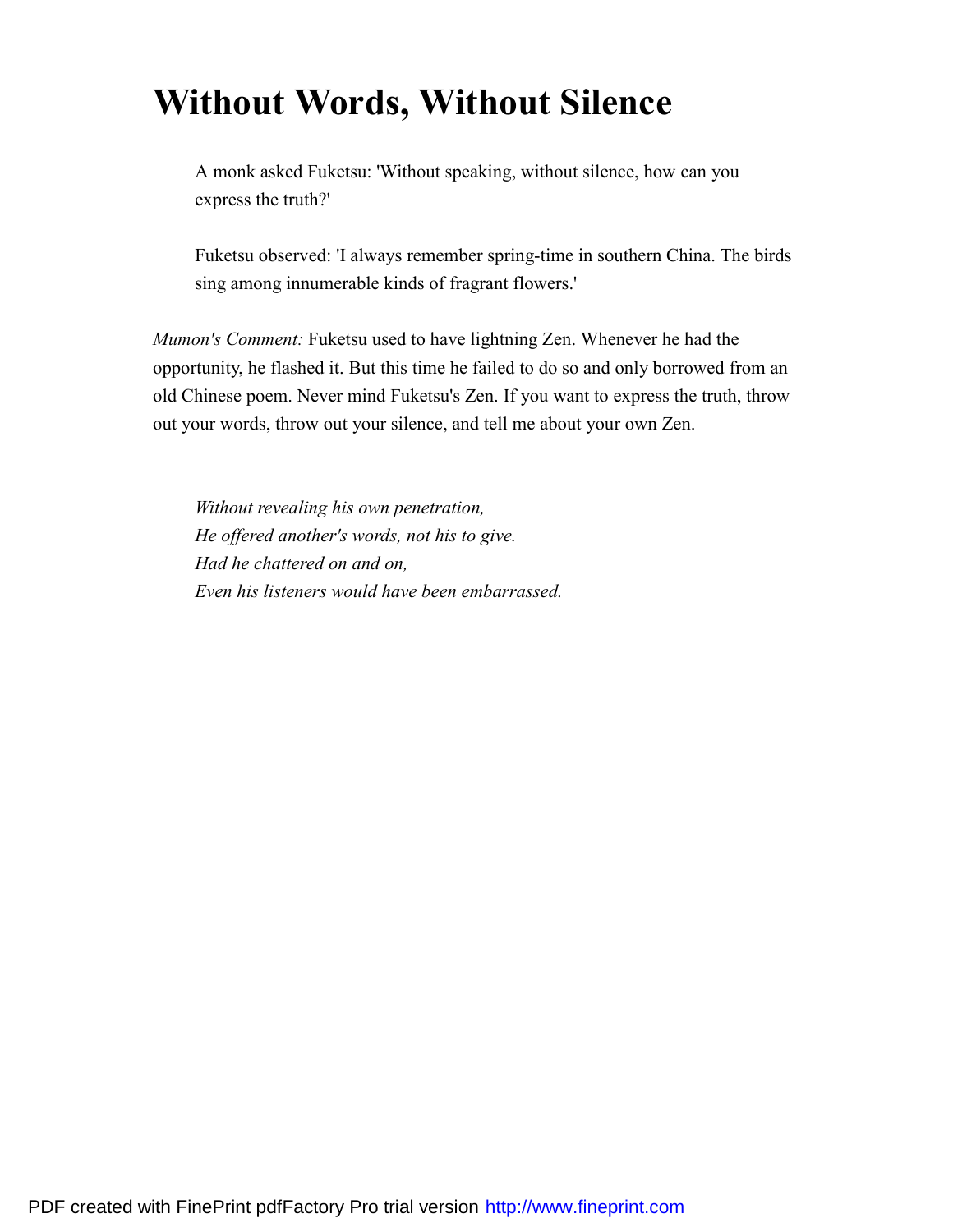#### **Preaching from the Third Seat**

In a dream Kyozen went to Maitreya's Pure Land. He recognized himself seated in the third seat in the abode of Maitreya. Someone announced: 'Today the one who sits in the third seat will preach.'

Kyozen arose and, hitting the gavel, said: 'The truth of Mahayana teaching is transcendent, above words and thought. Do you understand?'

*Mumon's Comment:* I want to ask you monks: Did he preach or did he not?

When he opens his mouth he is lost. When he seals his mouth he is lost. If he does not open it, if he does not seal it, he is 108,000 miles from the truth.

*In the light of day, Yet in a dream he talks of a dream. A monster among monsters, He intended to deceive the whole crowd.*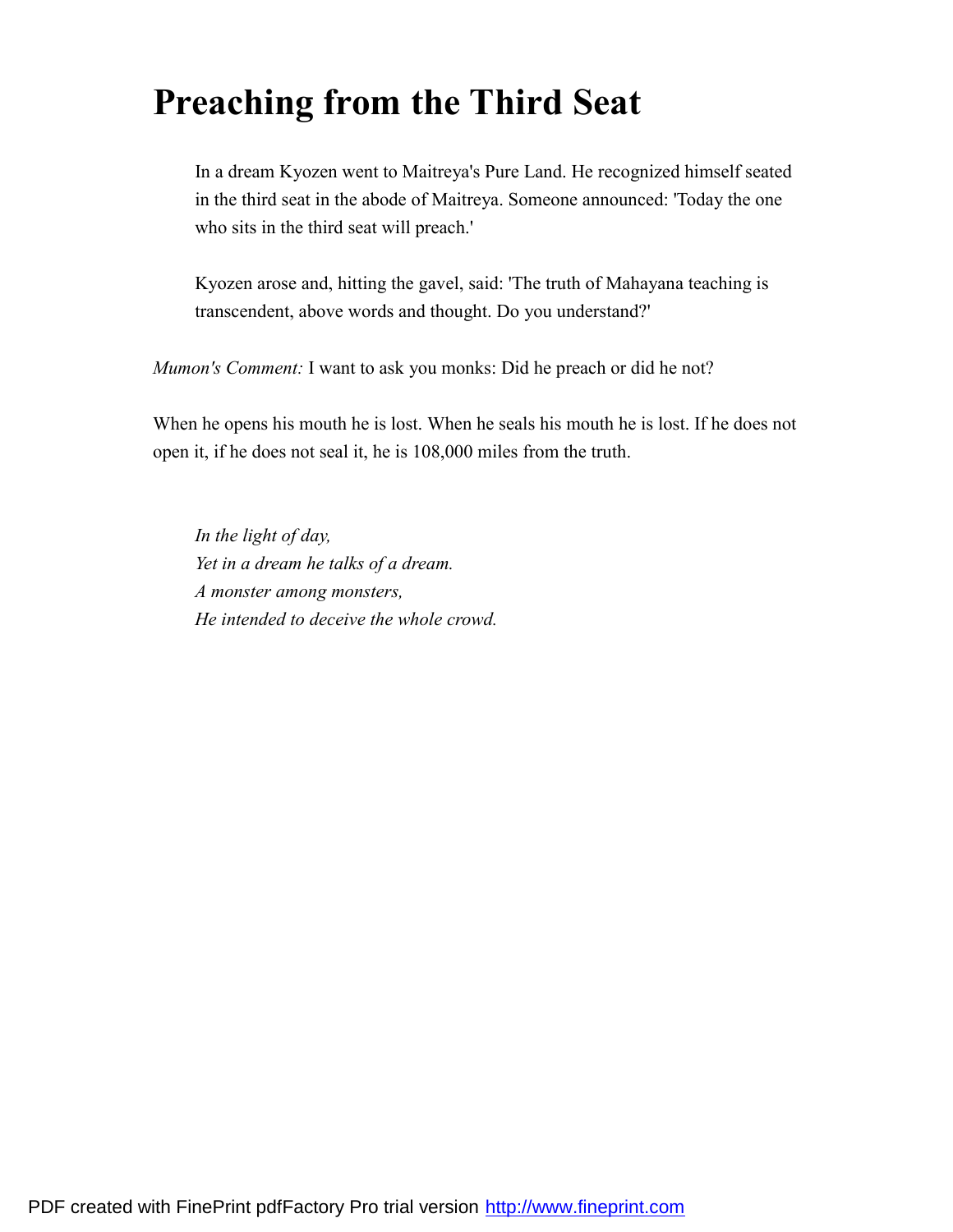#### **Two Monks Roll Up the Screen**

Hogen of Seiryo monastery was about to lecture before dinner when he noticed that the bamboo screen lowered for meditation had not been rolled up. He pointed to it. Two monks arose from the audience and rolled it up.

Hogen, observing the physical moment, said: 'The state of the first monk is good, not that of the other.'

*Mumon's Comment:* I want to ask you: Which of those two monks gained and which lost? If any of you has one eye, he will see the failure on the teacher's part. However, I am not discussing gain and loss.

*When the screen is rolled up the great sky opens, Yet the sky is not attuned to Zen. It is best to forget the great sky And to retire from every wind.*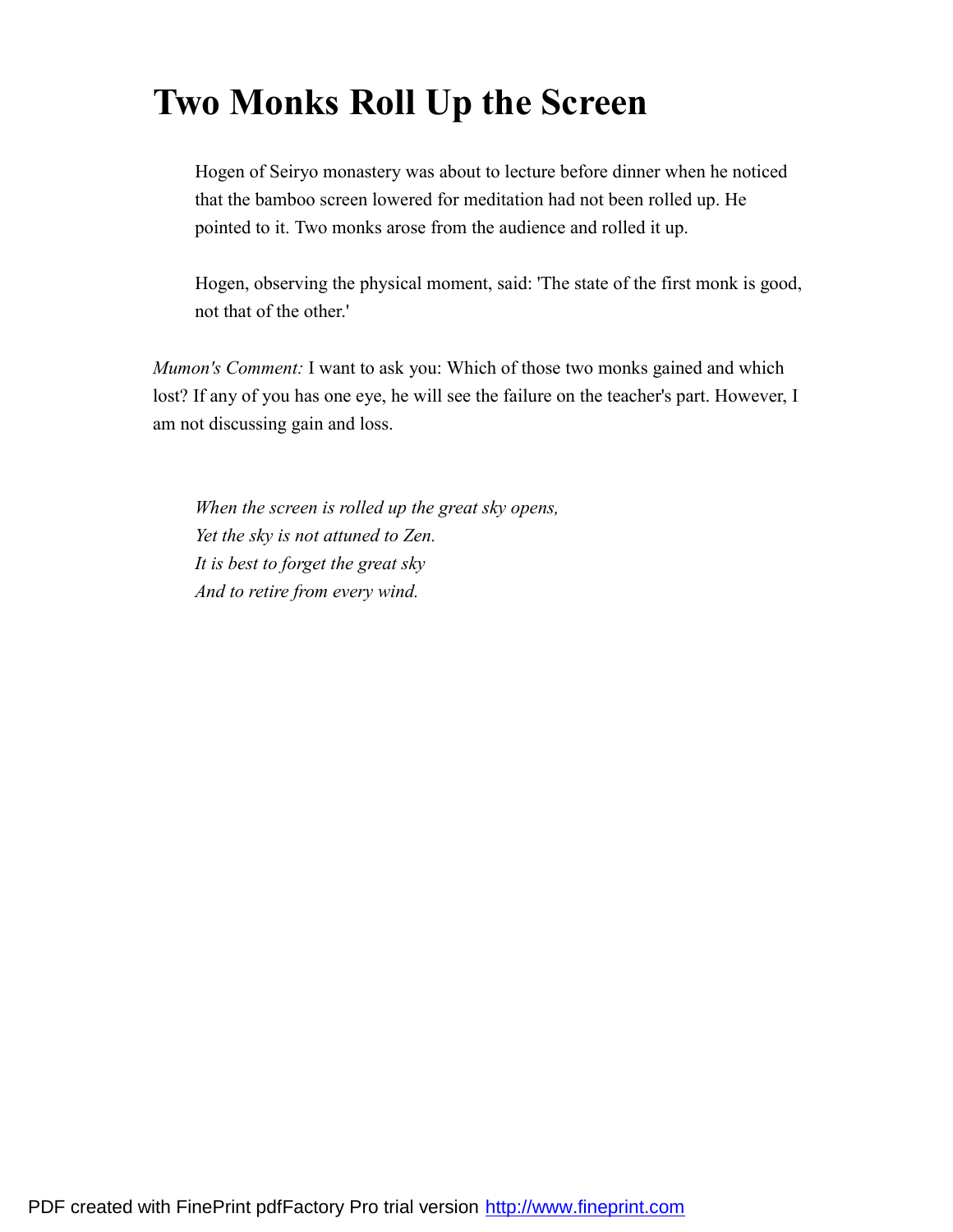# **It is Not Mind, It is Not Buddha, It is Not Things**

A monk asked Nansen: 'Is there a teaching no master ever preached before?'

Nansen said: 'Yes, there is.'

'What is it?' asked the monk.

Nansen replied: 'It is not mind, it is not Buddha, it is not things.'

*Mumon's Comment:* Old Nansen gave away his treasure-words. He must have been greatly upset.

*Nansen was too kind and lost his treasure. Truly, words have no power. Even though the mountain becomes the sea, Words cannot open another's mind.*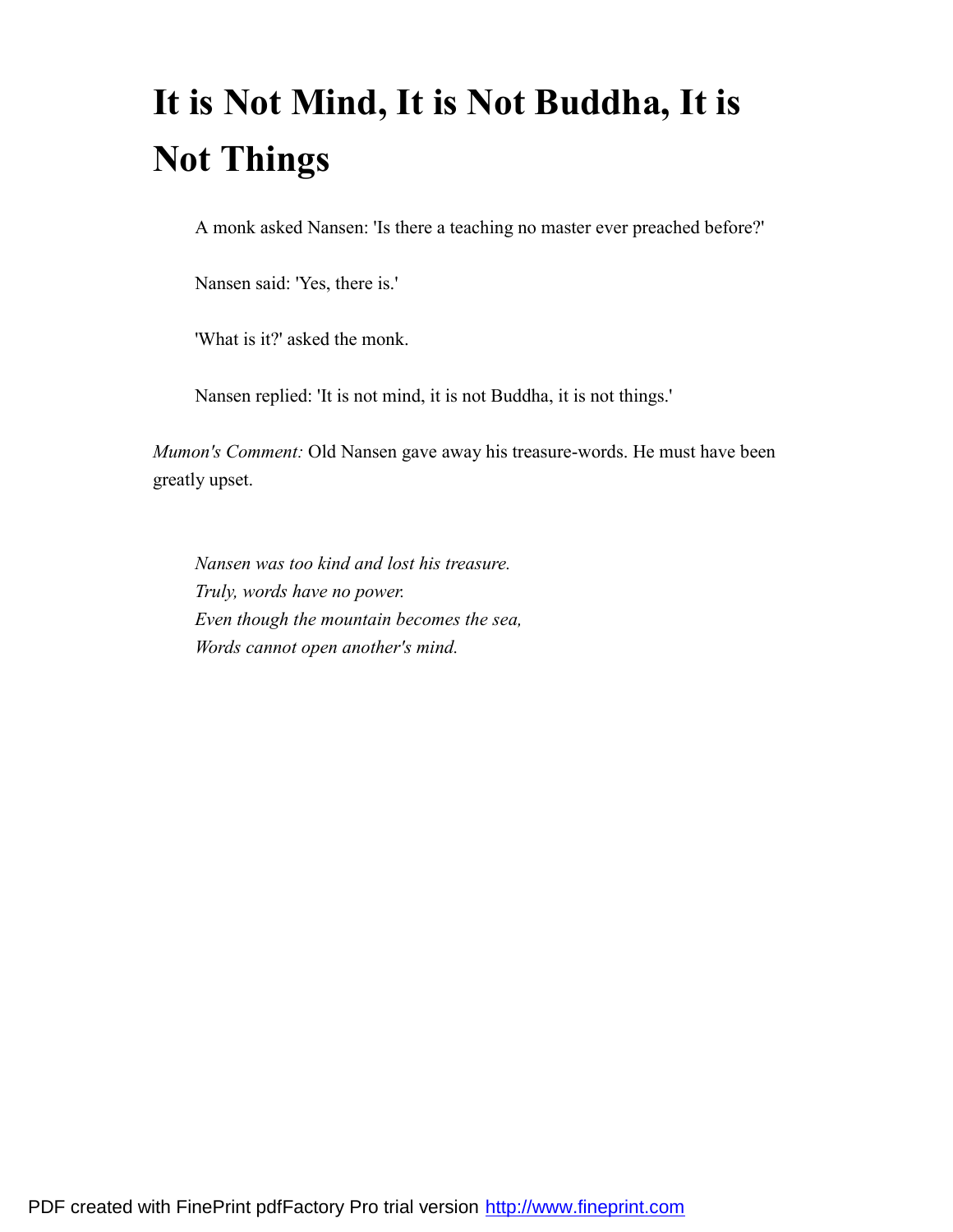#### **Blow Out the Candle**

Tokusan was studying Zen under Ryutan. One night he came to Ryutan and asked many questions. The teacher said: 'The night is getting old. Why don't you retire?'

So Tokusan bowed and opened the screen to go out, observing: 'It is very dark outside.'

Ryutan offered Tokusan a lighted candle to find his way. Just as Tokusan received it, Ryutan blew it out. At that moment the mind of Tokusan was opened.

'What have you attained?' asked Ryutan.

'From now on,' said Tokusan, 'I will not doubt the teacher's words.'

The next day Ryutan told the monks at his lecture: 'I see one monk among you. His teeth are like the sword tree, his mouth is like the blood bowl. If you hit him hard with a big stick, he will not even so much as look back at you. Someday he will mount the highest peak and carry my teaching there.'

On that day, in front of the lecture hall, Tokusan burned to ashes his commentaries on the sutras. He said: 'However abstruse the teachings are, in comparison with this enlightenment they are like a single hair to the great sky. However profound the complicated knowledge of the world, compared to this enlightenment it is like one drop of water to the great ocean.' Then he left the monastry.

*Mumon's Comment:* When Tokusan was in his own country he was not satisfied with Zen although he had heard about it. He thought: 'Those Southern monks say they can teach Dharma outside of the sutras. They are all wrong. I must teach them.' So he travelled south. He happened to stop near Ryutan's monastery for refreshments. An old woman who was there asked him: 'What are you carrying so heavily?'

Tokusan replied: 'This is a commentary I have made on the Diamond Sutra after many years of work.'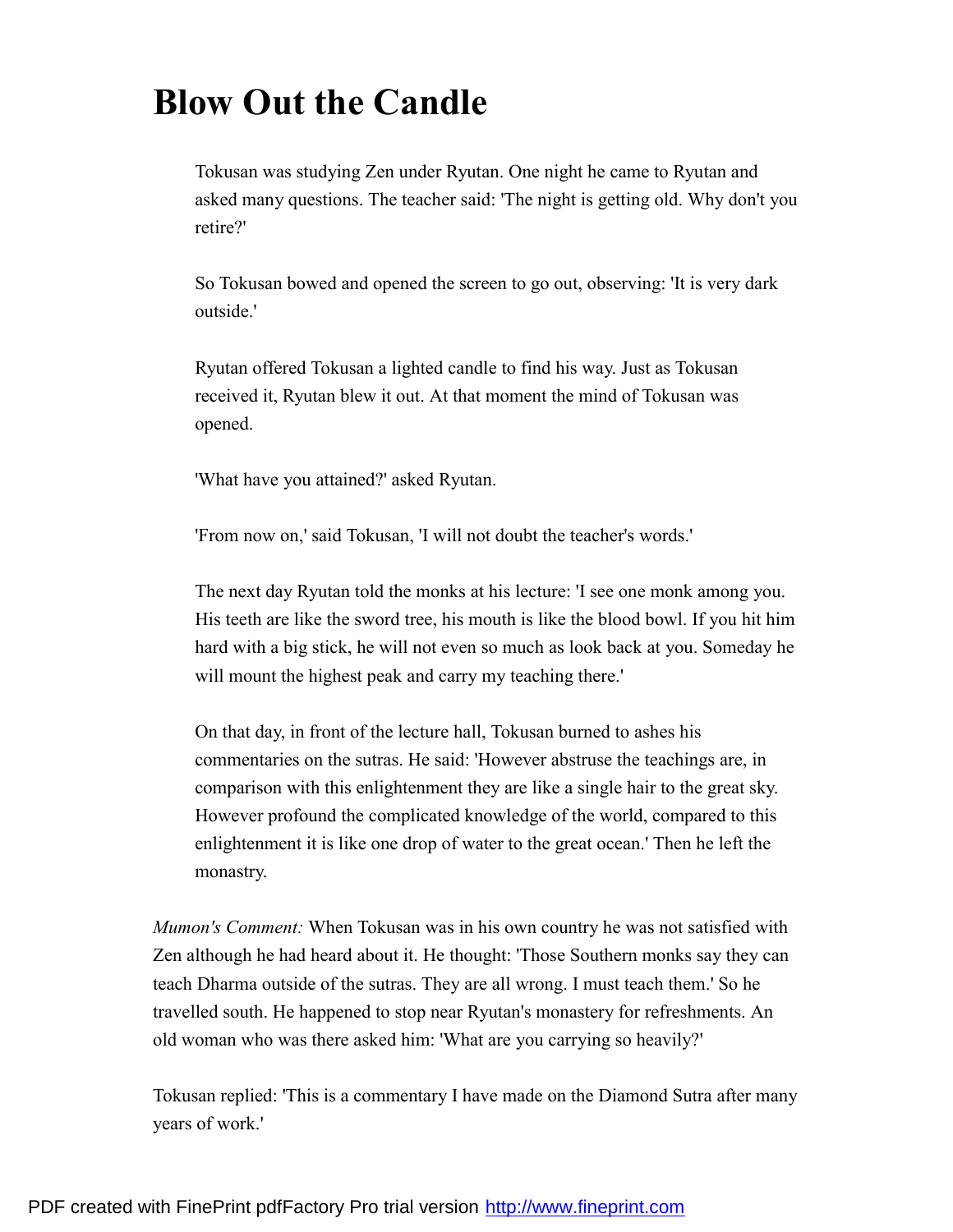The old woman said: 'I read that sutra which says: "The past mind cannot be held, the present mind cannot be held." You wish some tea and refreshments. Which mind do you propose to use for them?'

Tokusan was as though dumb. Finally he asked the woman: 'Do you know of any good teacher around here?'

The old woman referred him to Ryutan, not more than five miles away. So he went to Ryutan in all humility, quite different from when he had started his journey. Ryutan in turn was so kind he forgot his own dignity. It was like pouring muddy water over a drunken man to sober him. After all, it was an unnecessary comedy.

*A hundred hearings cannot surpass one seeing, But after you see the teacher, that once glance cannot surpass a hundred hearings. His nose was very high But he was blind after all.*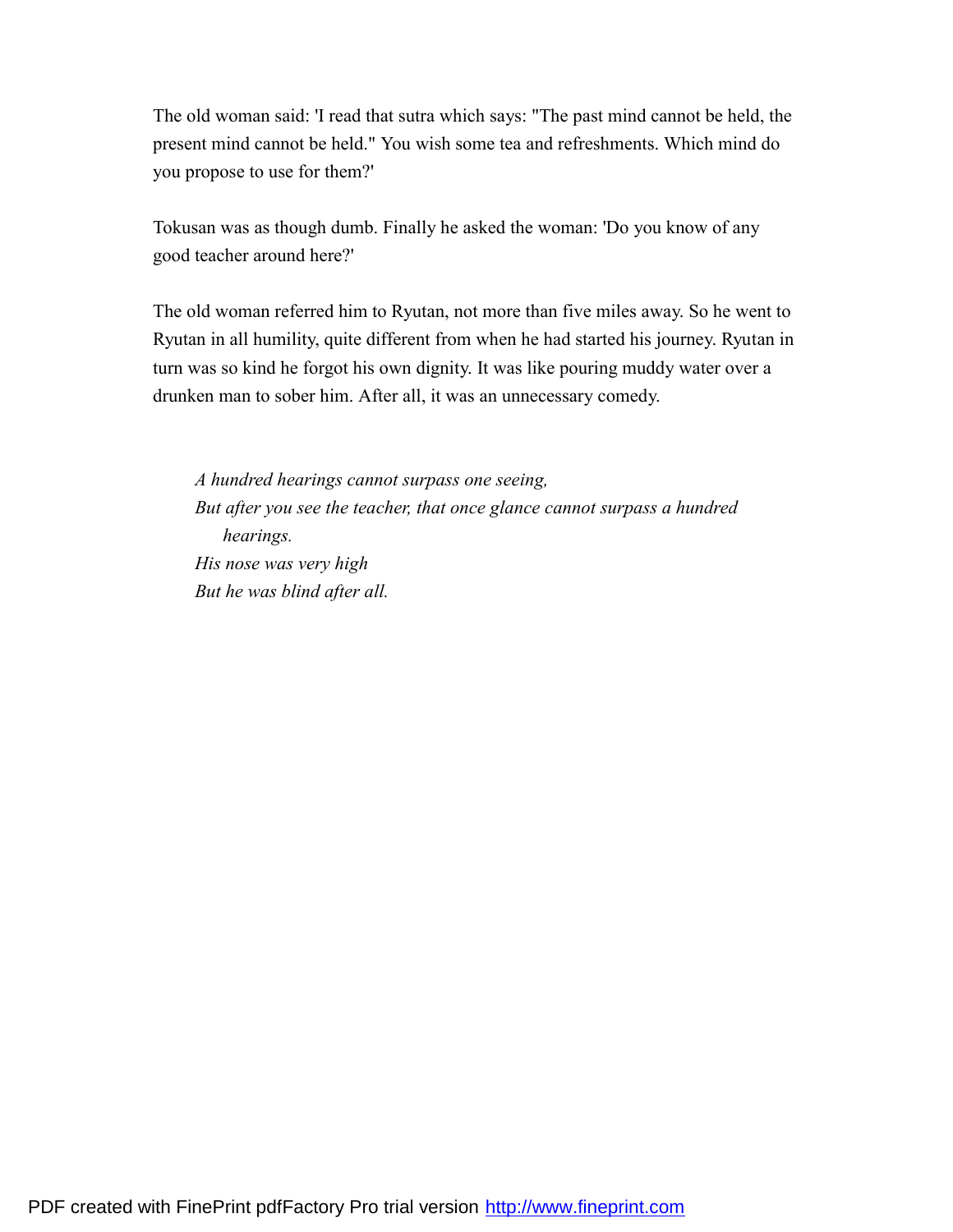#### **Not the Wind, Not the Flag**

Two monks were arguing about a flag. One said: 'The flag is moving.'

The other said: 'The wind is moving.'

The sixth patriarch happened to be passing by. He told them: 'Not the wind, not the flag; mind is moving.'

*Mumon's Comment:* The sixth patriarch said: 'The wind is not moving, the flag is not moving. Mind is moving.' What did he mean? If you understand this intimately, you will see the two monks there trying to buy iron and gaining gold. The sixth patriarch could not bear to see those two dull heads, so he made such a bargain.

*Wind, flag, mind moves. The same understanding. When the mouth opens All are wrong.*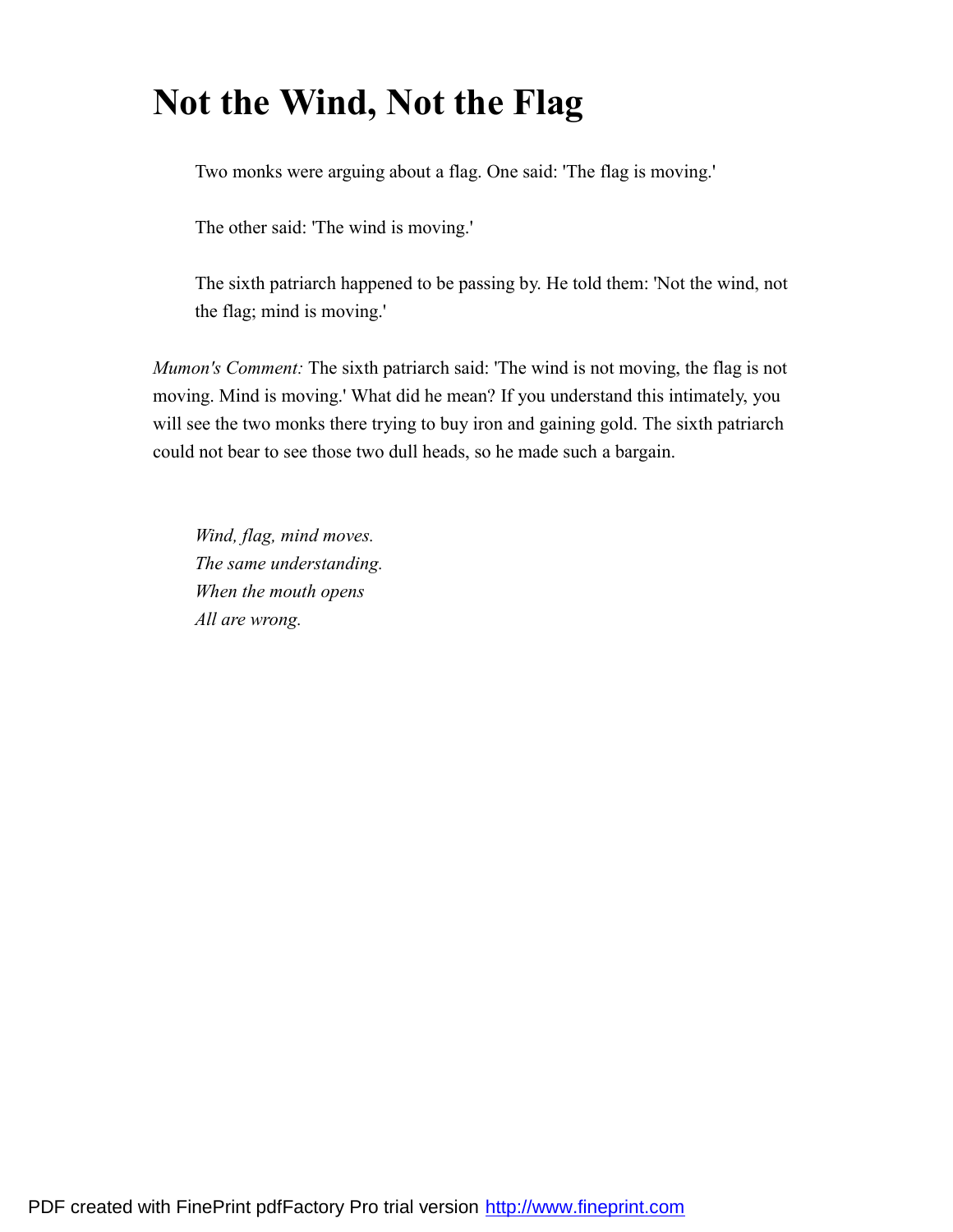#### **This Mind is Buddha**

Daibai asked Baso: 'What is Buddha?'

Baso said: 'This mind is Buddha.'

*Mumon's Comment:* If anyone wholly understands this, he is wearing Buddha's clothing, he is eating Buddha's food, he is speaking Buddha's words, he is behaving as Buddha, he is Buddha.

This anecdote, however, has given many pupils the sickness of formality. If one truly understands, he will wash out his mouth for three days after saying the word Buddha, and he will close his ears and flee after hearing 'This mind is Buddha.'

*Under blue sky, in bright sunlight, One need not search around. Asking what Buddha is Is like hiding loot in one's pocket and declaring oneself innocent.*